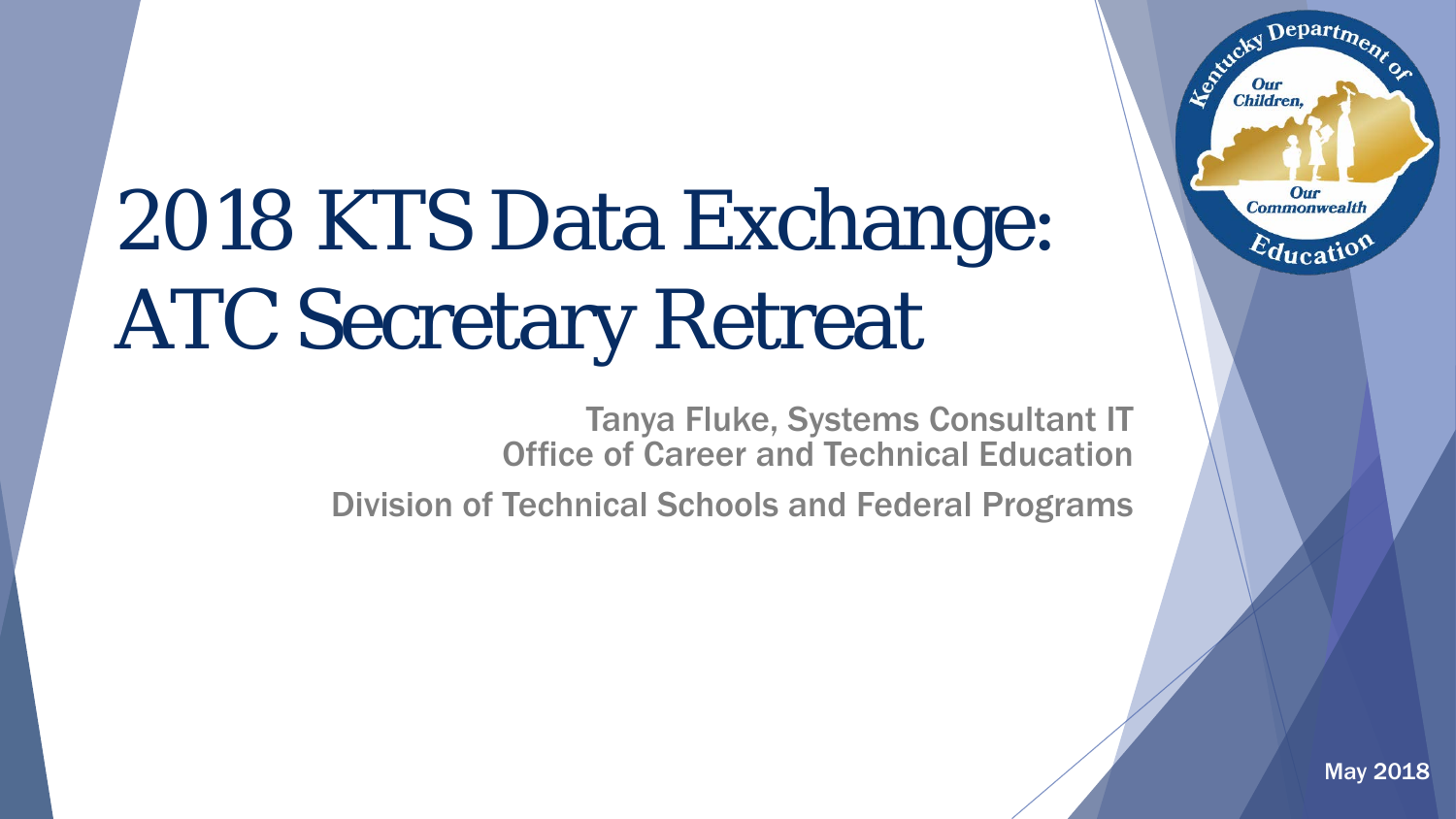# ATC Secretary Retreat Topics

- Infinite Campus 101
- KTS Data Exchange
- **Attendance** 
	- **Responsibilities**
	- **Resolving Attendance (Attendance Wizard)**
	- Unknown Attendance Sync
- Take a Peek inside Campus Instruction
- **Reports**
- Schedule Variances
- Dual Credit Information
- Working with High Schools
- Ad Hoc Reporting Basics & Training Information 2

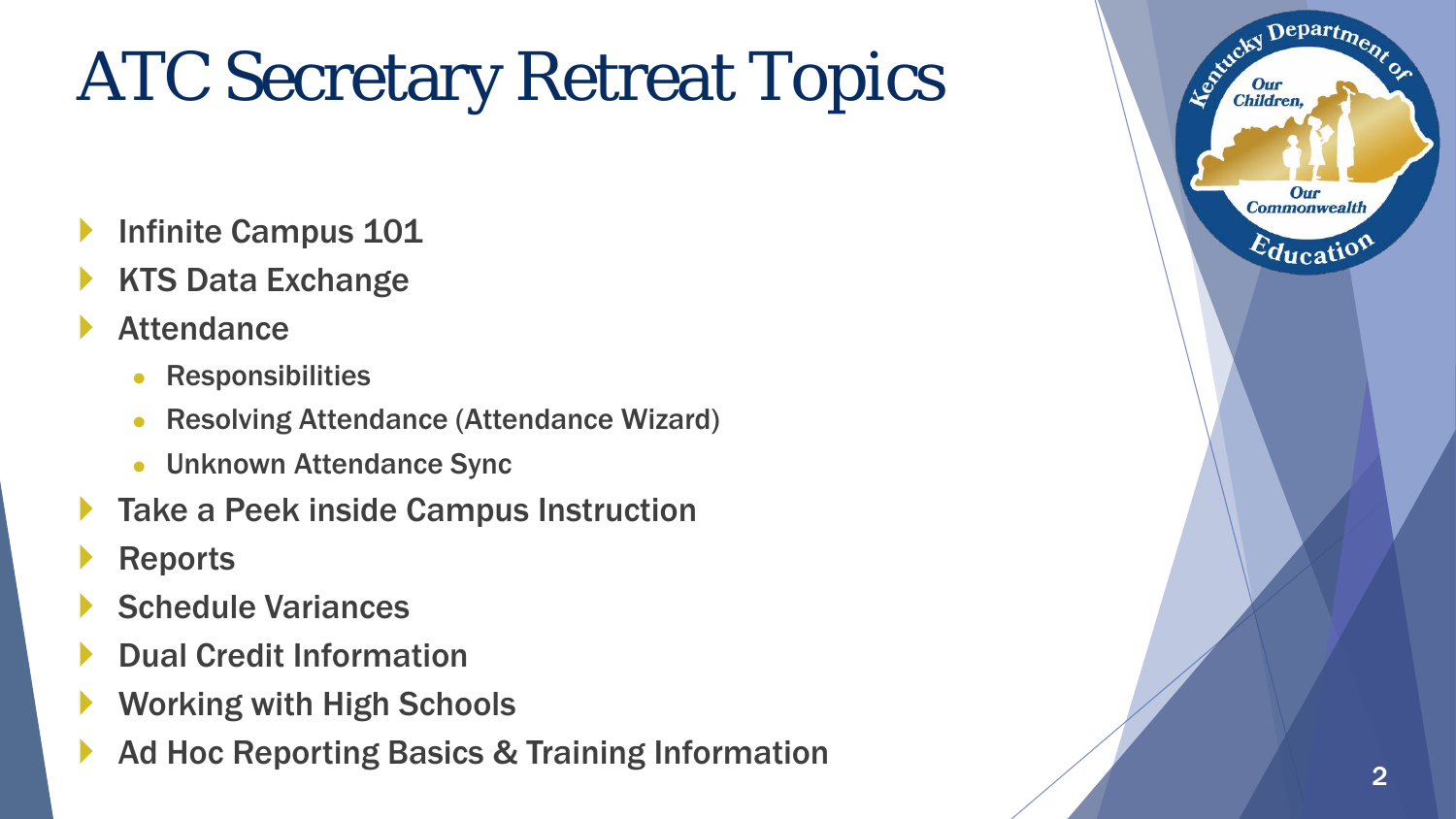# Infinite Campus 101

#### • Infinite Campus URL

- Unique Link
- Shortcuts
- Valid username and password

#### • Three main areas of IC screen

- Action bar
- Index/Search
- Main work space

Kacky Department

Our **Commonwealth** 

Education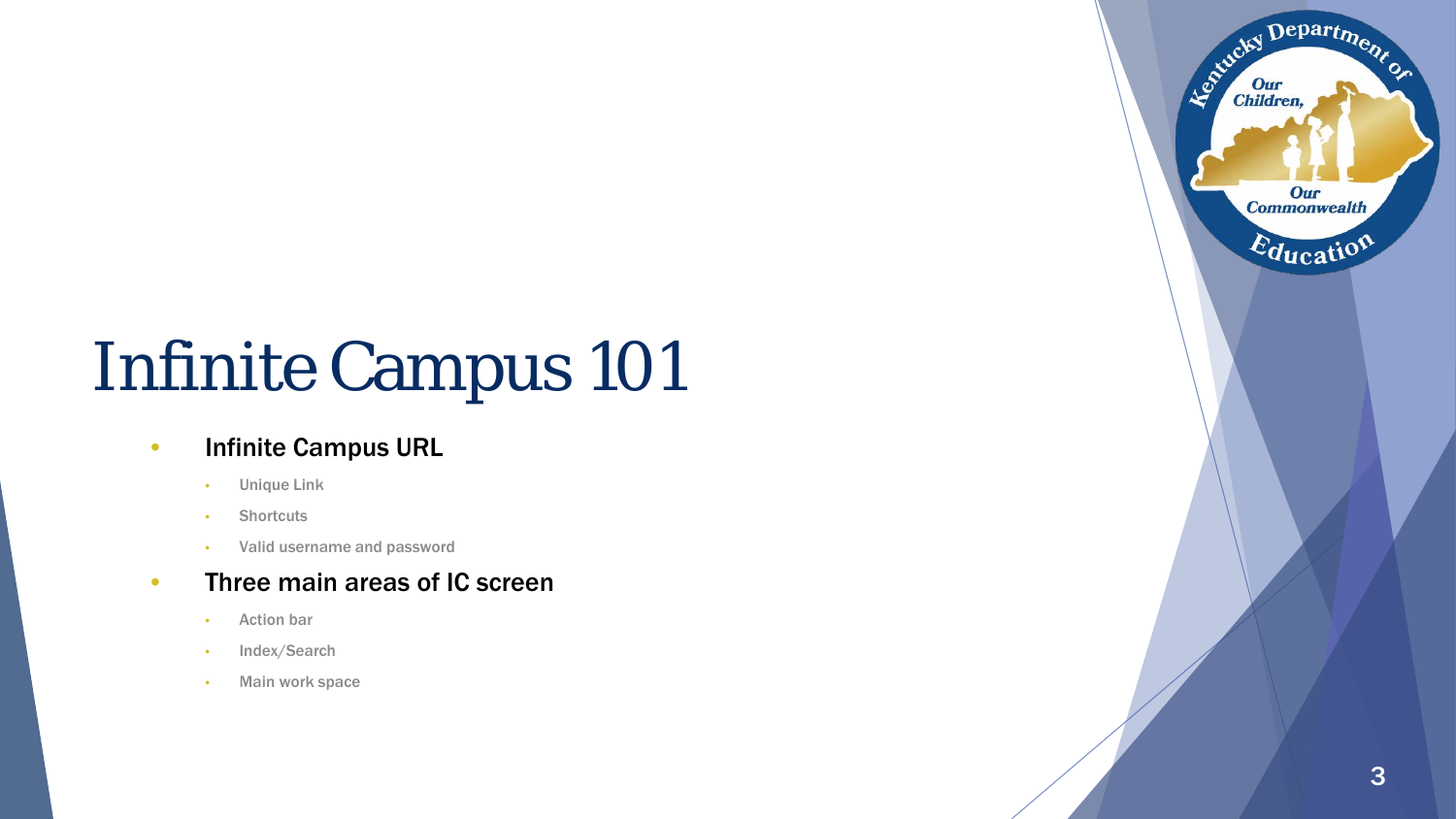## Action Bar

School Barren County Area Technology Center

**trict Edition** 



- **Across top of screen**
- Allows user to show or hide Campus toolbar
	- Dropdown menus determined by rights
- **Notifications**
- **App Switcher** 
	- Campus Instruction
	- Campus Community
- **Help**
- Logoff

Department

Our **Commonwealth** 

 $E_{\text{ducatio}}$ 

Le Child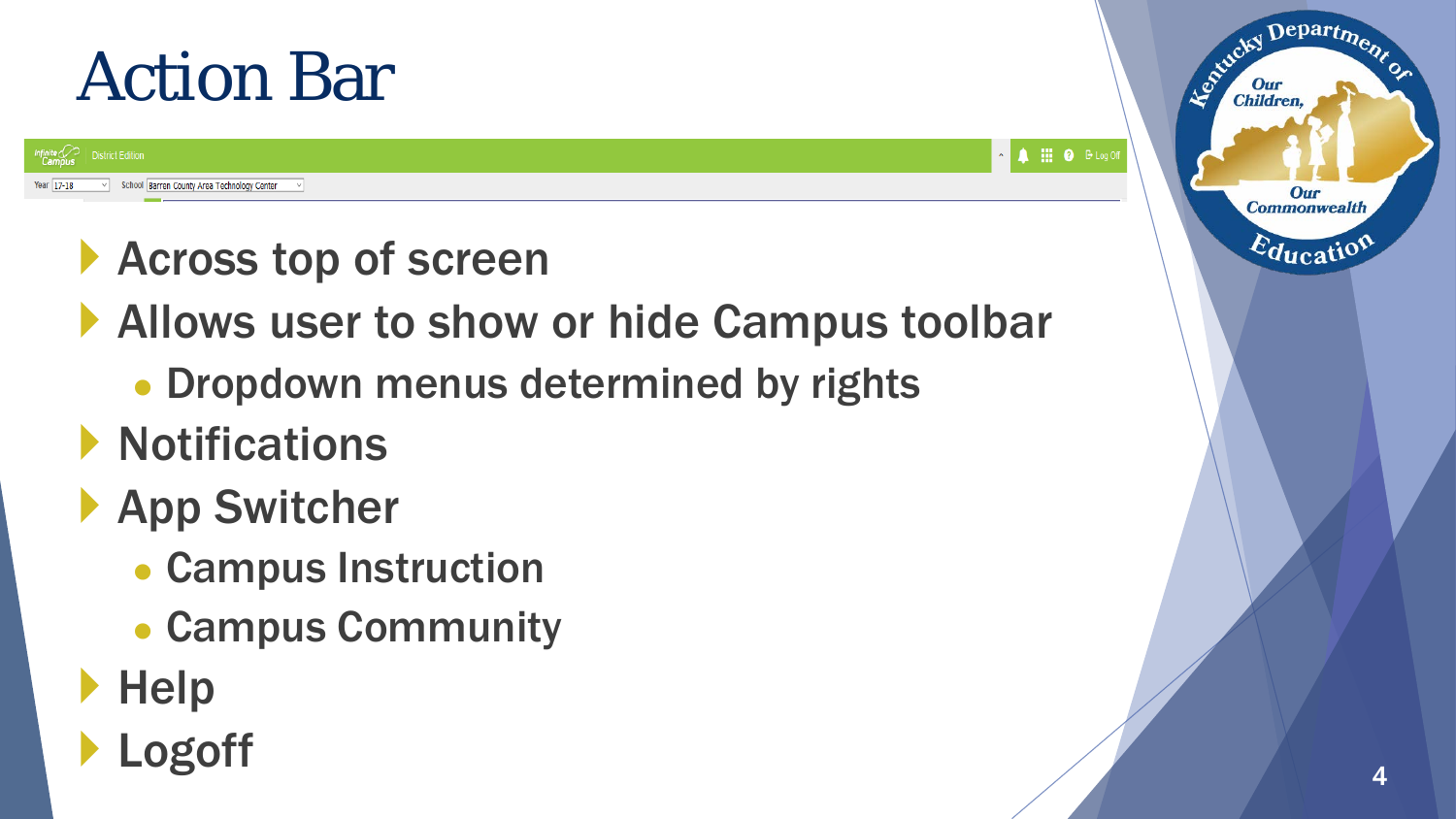# Index/Search

#### Index

- Contains right-based tools specified per user
- Tools are organized into groups, called modules
- Click each module to expand tools

#### Search

- Items available to search, determined by tool rights
- Advanced Search
- ▶ Toggle to hide/show Index/Search
- **Account Settings Tool**

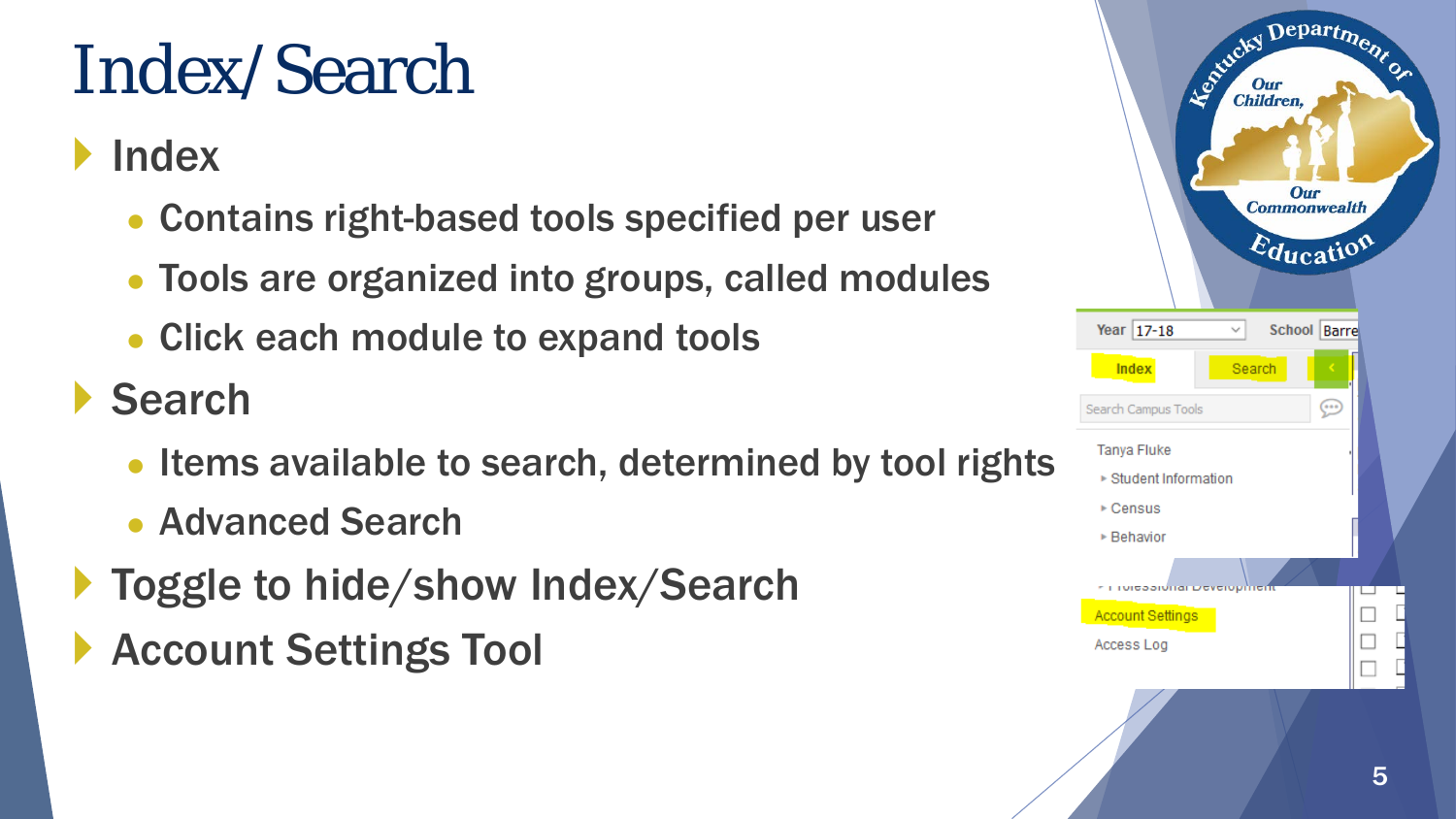# Main Work Space

- Announcements
- Process Alerts
	- Messages specific to you (i.e. KTS Error Messages)

#### **State Announcements** [05/02/2018]

The May KSIS & More newsletter is available on the KDE website here. In this issue: New quality assurance reports\*\*\*Final eTranscripts checklist\*\*\*Infinite Campus data in EDS by June 30\*\*\*Title I reporting for school year 2017-18\*\*\*Training\*\*\*Complete G-Code End Batch process by June 15\*\*\*Verify data for SEEK At Risk ADM b

#### [12/28/2016]

Resource Links - The Kentucky Student Information System (KSIS) webpage contains links to data standards, training information, monthly newsletters, state reporting reference m and other resources for the Instructional Management System (IMS) and Educator Development Suite (EDS).\*\*\*Infinite Campus University live and recorded WebEx train

**District Announcements** No district announcements at this time.

#### **School Announcements**

No school announcements at this time.

| <b>Process Alerts</b>                        |                                                                            |                      |  |  |
|----------------------------------------------|----------------------------------------------------------------------------|----------------------|--|--|
| to<br>Date Range<br>Delete Selected Messages | Display   All Processes<br><b>Find Messages</b><br>$\checkmark$            |                      |  |  |
| !D<br><b>Process</b>                         | Name                                                                       | Posted Date Due Date |  |  |
| Message                                      | KTS Project Error - Section Number (18-19 Barren County Area Techn)        | 05/07/2018           |  |  |
| Message                                      | KTS ProjectStats (Millard Area Technology Center - 138)                    | 05/07/2018           |  |  |
| Message                                      | 05/07/2018<br>KTS ProjectStats (Green County Area Technology Center - 119) |                      |  |  |
| Message                                      | KTS ProjectStats (Shelby County Area Technology Center - 152)              | 05/07/2018           |  |  |
| Message                                      | KTS ProjectStats (Jackson Area Technology Center - 124)                    | 05/07/2018           |  |  |
| Message                                      | KTS ProjectStats (Letcher County Area Technology Center - 130)             | 05/07/2018           |  |  |
| Message                                      | KTS ProjectStats (Mayfield/Graves County Area Tech Center - 136)           | 05/07/2018           |  |  |
| Message                                      | KTS ProjectStats (Russell Area Technology Center - 149)                    | 05/07/2018           |  |  |
| Message                                      | KTS ProjectStats (Clinton County Area Technology Center - 114)             | 05/07/2018           |  |  |
|                                              |                                                                            |                      |  |  |

| Centre Children,           |   |  |
|----------------------------|---|--|
| Our<br><b>Commonwealth</b> |   |  |
| Education                  |   |  |
|                            |   |  |
|                            |   |  |
|                            |   |  |
|                            |   |  |
|                            | 6 |  |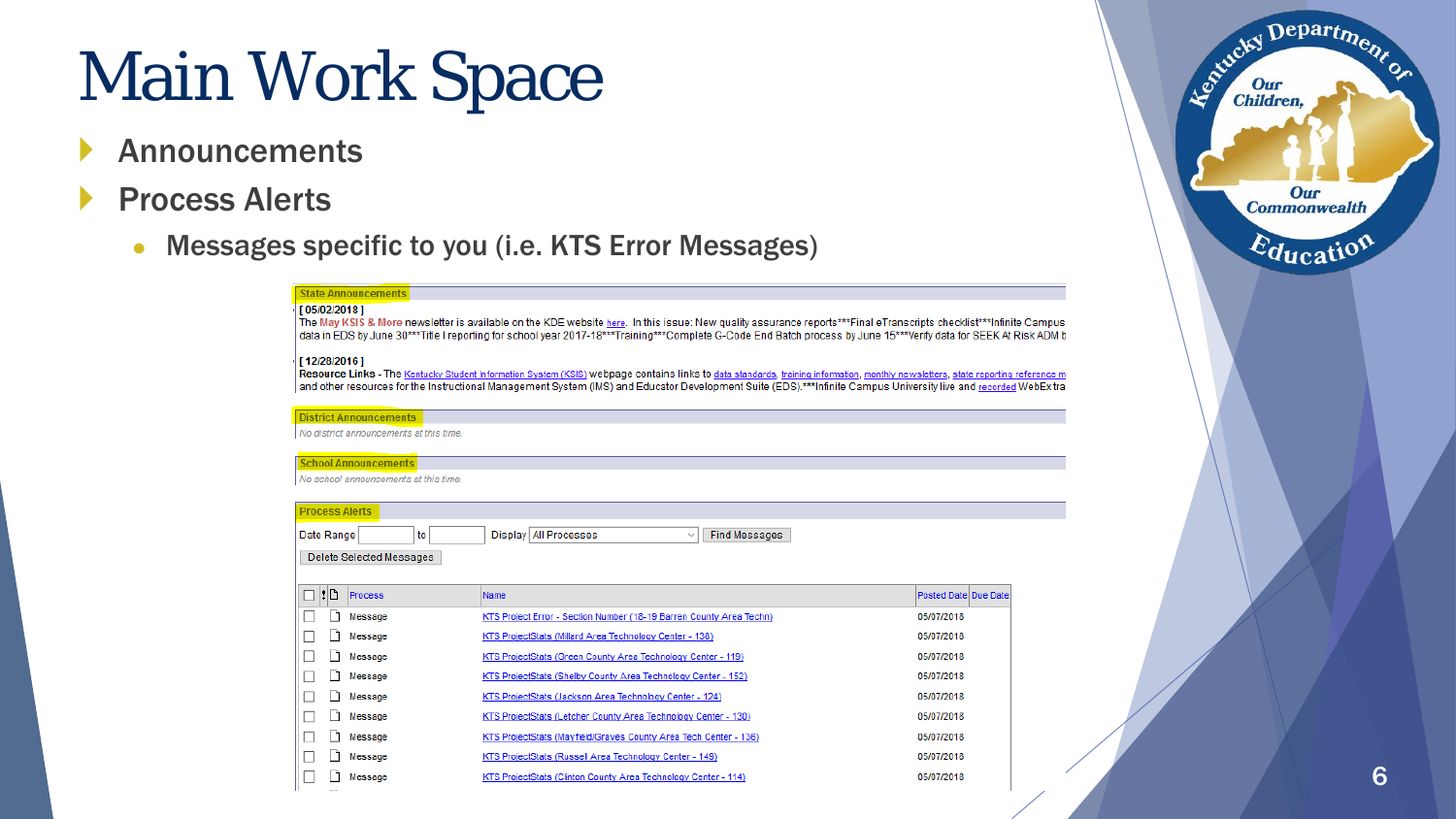# KTS Data Exchange

- Quick Overview
- KTS Data Exchange Webpage

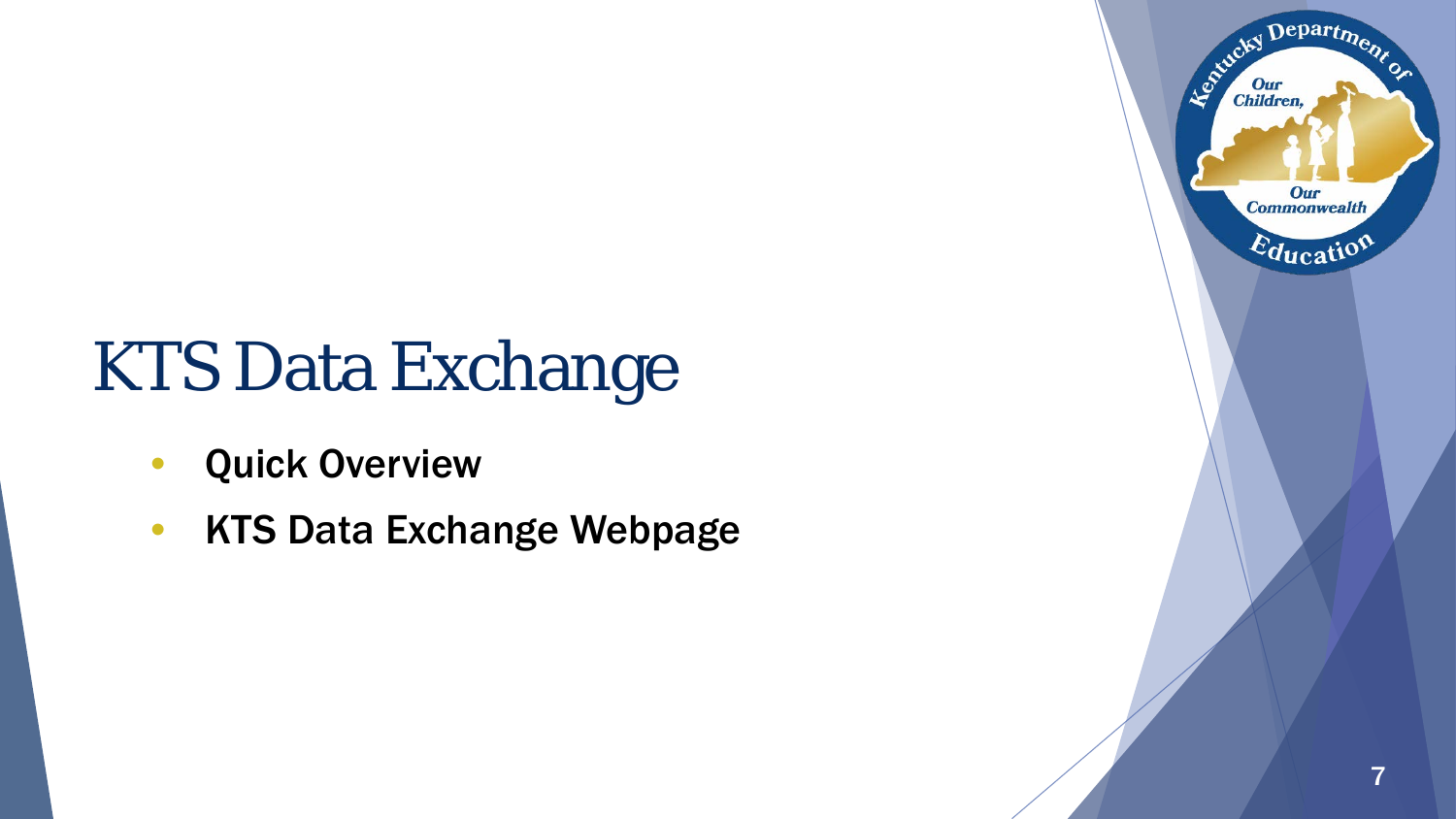## Quick Overview of KTS Data Exchange

- ▶ The Kentucky Technical System (KTS) Data Exchange is a secure transfer of student enrollment data between the student's high school and technical center.
- ▶ Participating technical schools can utilize Kentucky Student Information System (KSIS) in their classrooms
- ▶ The data exchange streamlines processes, eliminates the need for email and paper reports, and minimizes dual data entry.
- Kentucky Department of Education website > District/School Support > Technology > Kentucky Student Information Systems (KSIS) > KSIS-KTS Data **Exchange**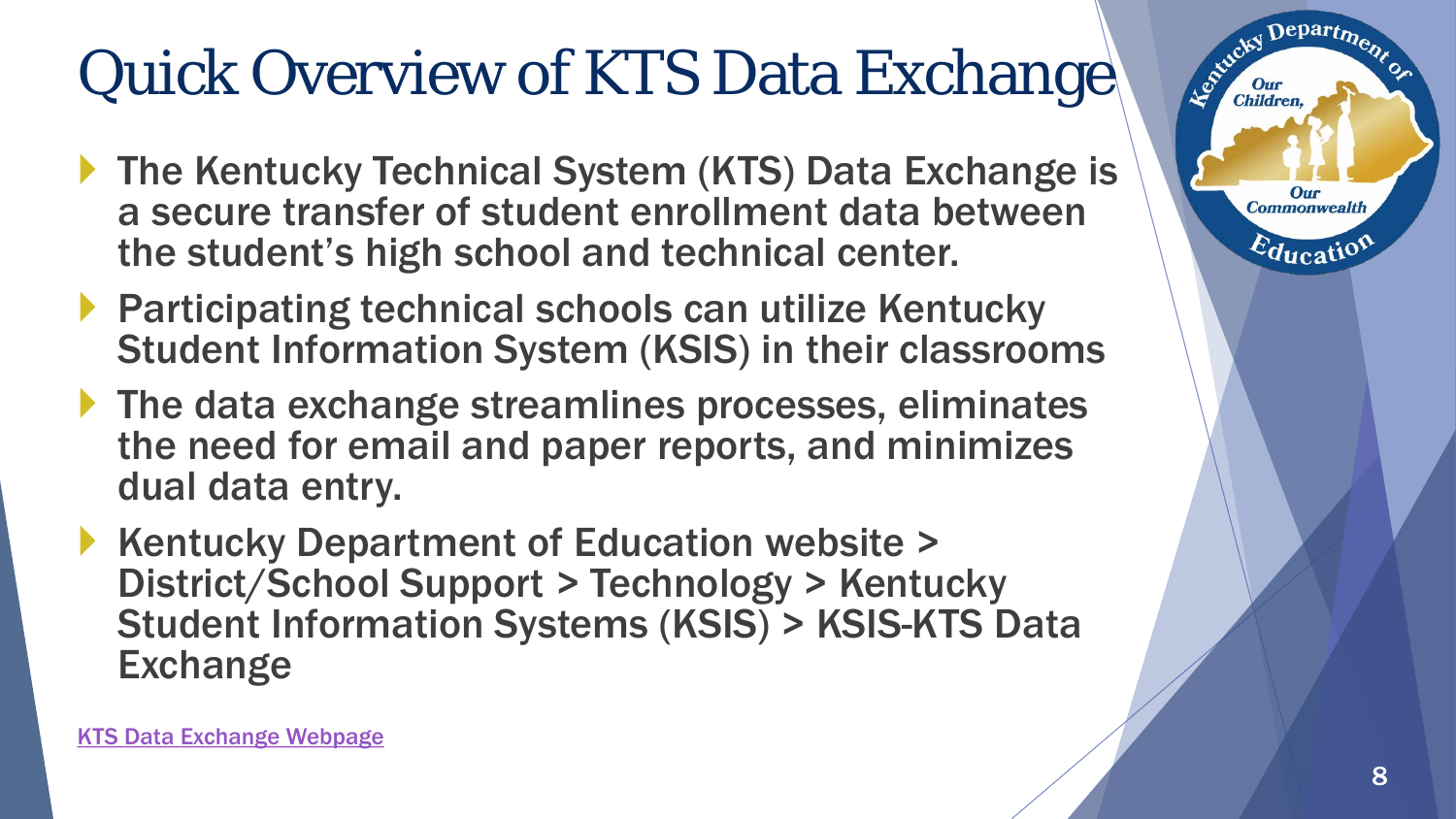# Attendance

- Attendance Responsibilities for Technical & High **Schools**
- Using the Attendance Wizard
- Attendance Syncing

Departme.

**Our Commonwealth** 

 $E_{\text{ducati}}$ 

Agentucky I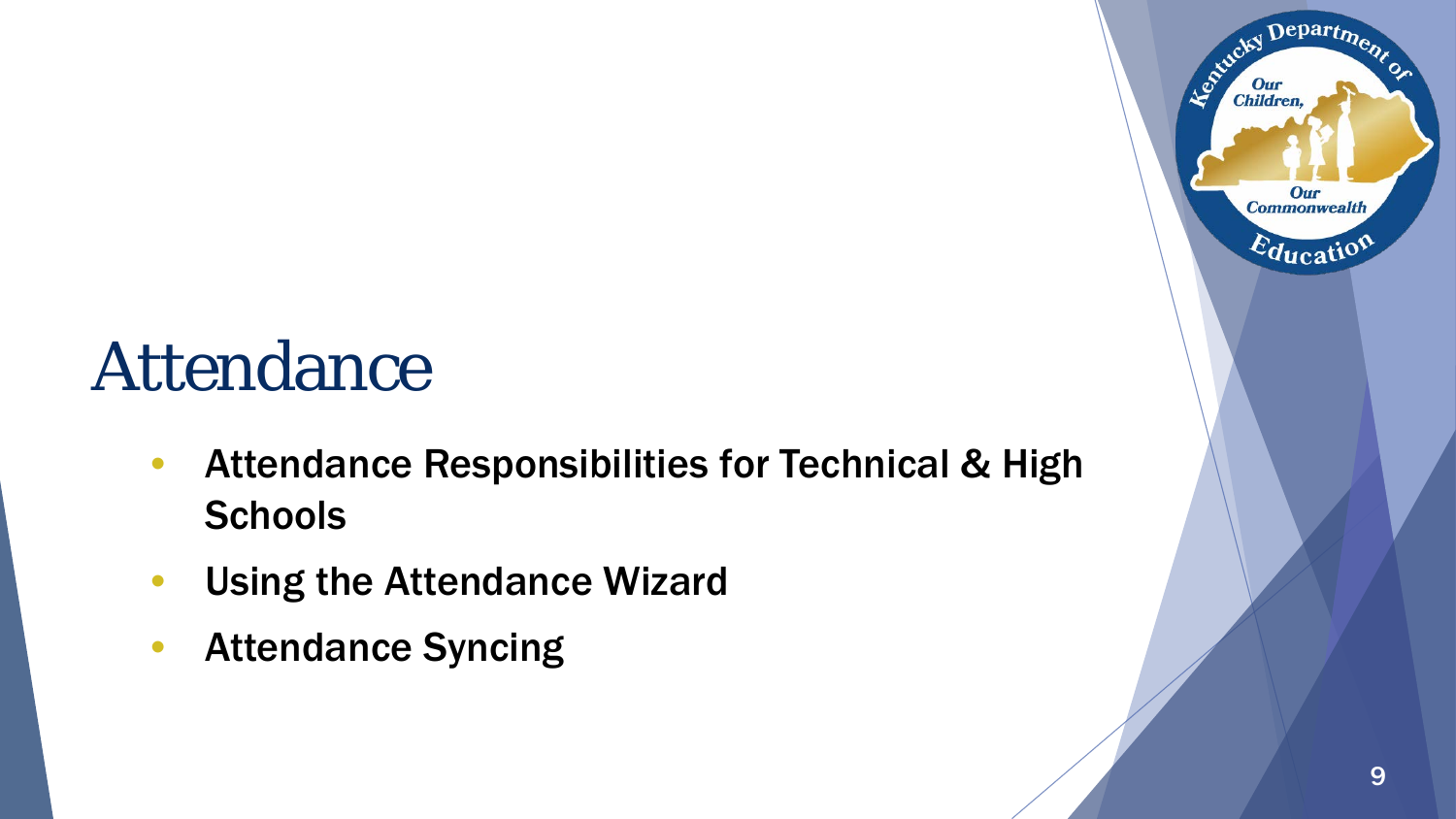## Technical School Teacher Responsibilities

#### Technical school teachers *must* post period attendance

● Comments will populate on attendance reports, including the KTS Attendance report (*KY State Reporting > Edit Reports > KTS Attendance)*

| Infinite $\sim$<br><b>Campus</b> | <b>Mickey Mouse</b><br><b>Campus Instruction</b>    |                                                          |
|----------------------------------|-----------------------------------------------------|----------------------------------------------------------|
| Message Center                   | $\equiv$<br>Period 1                                | * Some screenshot examples<br>have been taken from the   |
| Planner                          | Seating Chart<br>Save                               | ATC sandbox site. Sandbox<br>sites have an orange bar at |
| Grade Book                       | 480505-100 Blueprint Reading for Welding            | the top of the IC screen. Live<br>sites will be green.   |
| <b>Attendance</b><br>$-1$        | <b>Comments</b><br>Students: $3 -$<br><b>Excuse</b> |                                                          |
|                                  | <b>Field Trip</b><br>11 Boop, Betty<br>т<br>P<br>A  |                                                          |
| Roster                           | 11 Duck, Daisy<br>т<br><b>P</b><br>А                |                                                          |
| <b>Seating Charts</b>            | 10 Potter, Harry<br>P<br>T.<br>А                    |                                                          |
| <b>Chickent Crossed</b>          |                                                     |                                                          |

Technical school teachers *must* report any attendance corrections to the technical school clerk promptly

Departme.

Our **Commonwealth** 

 $E_{\text{ducatio}}$ 

Agencies I

**Children**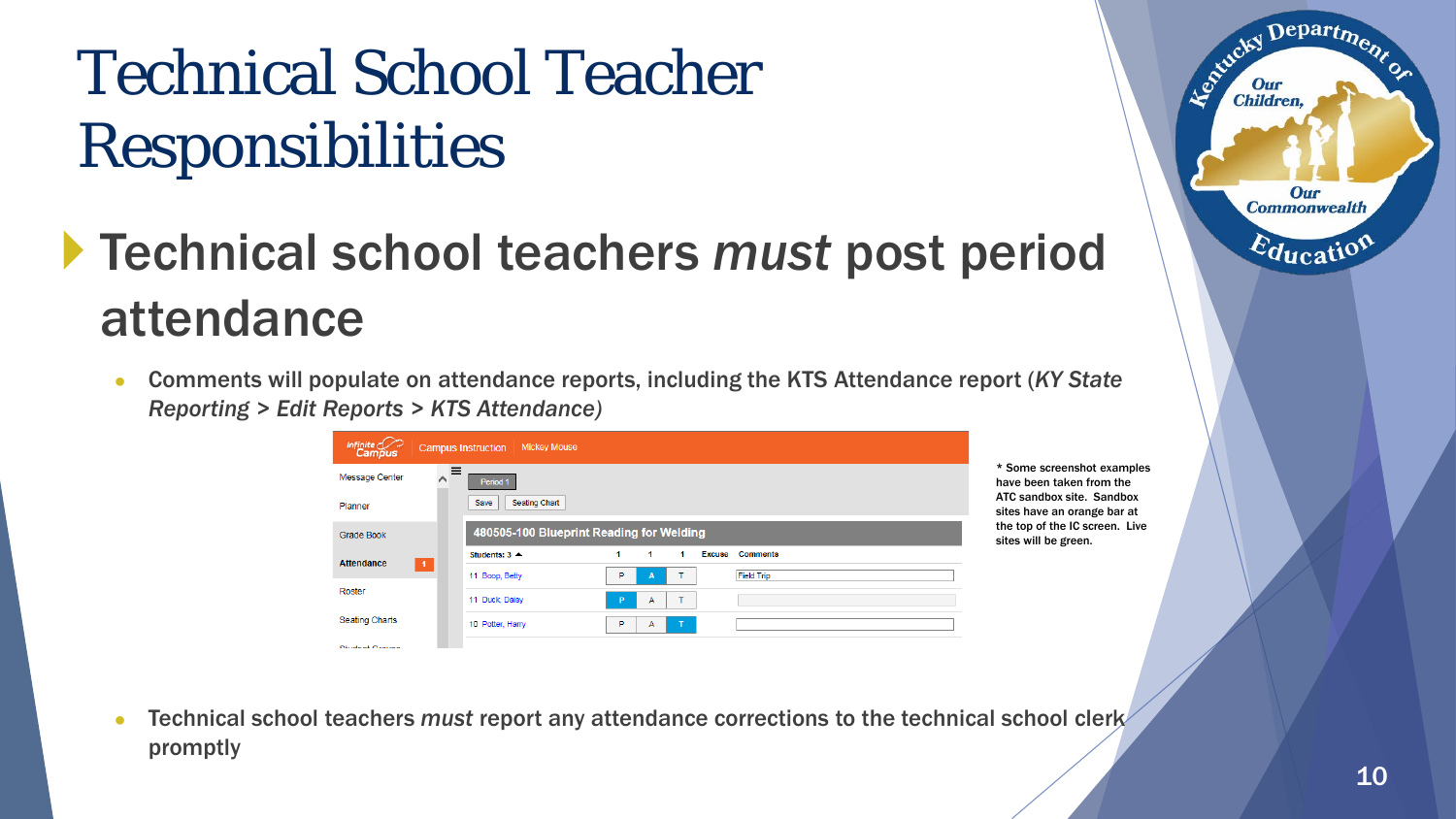## Technical School Clerk Responsibilities

#### Technical school clerks *must*

- Update their IC database with any attendance corrections
- Maintain check in/check out records, and share those with the high school attendance clerk
- Check the Classroom Monitor continuously throughout the day to ensure teachers have posted attendance
- Run and review the KTS Attendance report daily
- Communicate and work with their high school attendance clerk to ensure the entry of accurate attendance data in the high school IC databases
- Technical school clerks *should*
	- Reconcile attendance in the technical school IC database to:
		- $\checkmark$  Maintain data integrity
		- $\checkmark$  Ensure KTS Attendance report accuracy
		- $\checkmark$  Assist teachers with makeup work decisions
	- Refer to the [Attendance for Technical School Clerks d](https://education.ky.gov/districts/tech/sis/Documents/AttendanceforATCClerks.pdf)ocumentation, which outlines the various ways to maintain and reconcile/resolve attendance in IC

Depart<sub>m</sub>

Our **Commonwealth** 

 $\varepsilon_{\text{ducatio}}$ 

Controley I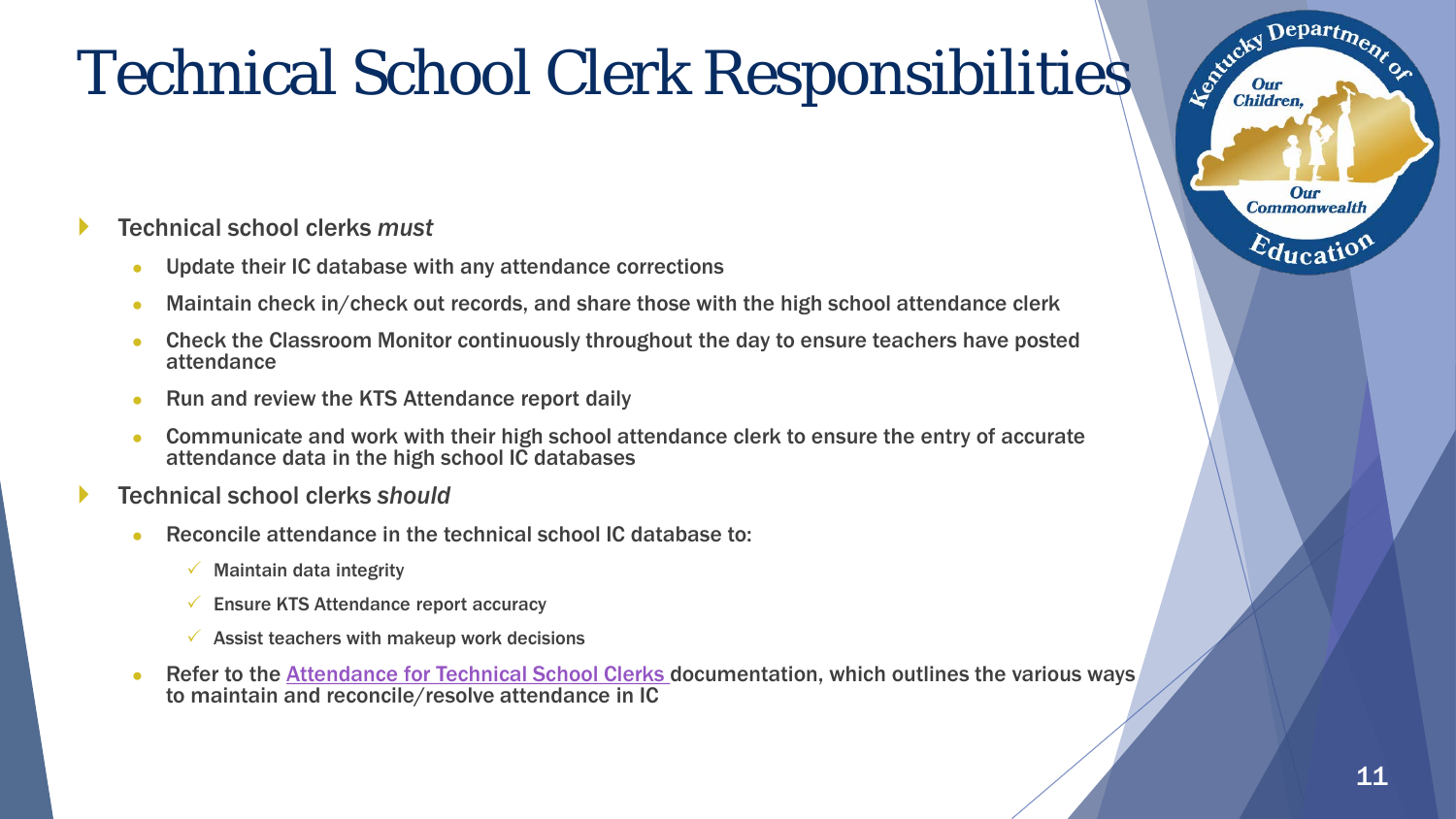## High School Attendance Clerk Responsibilities

- High school attendance clerks *must*
	- Communicate with the technical school clerk to ensure the entry of accurate attendance data in the high school IC databases
	- Supply the technical school clerk with lists of students who are remaining at the high school due to special functions or events (i.e. testing, counseling, assemblies) or attendance events not y et entered into IC (i.e. suspensions, field trips, or home hospital)
	- Run and review the KTS Attendance report (KY State Reporting > Edit Reports > KTS Attendance), and use this report as a guide for manual attendance entry in the high school IC database
	- Refer to the KTS Attendance for High School Attendance Clerks documentation, which outlines the various ways to maintain and reconcile/resolve attendance in IC.

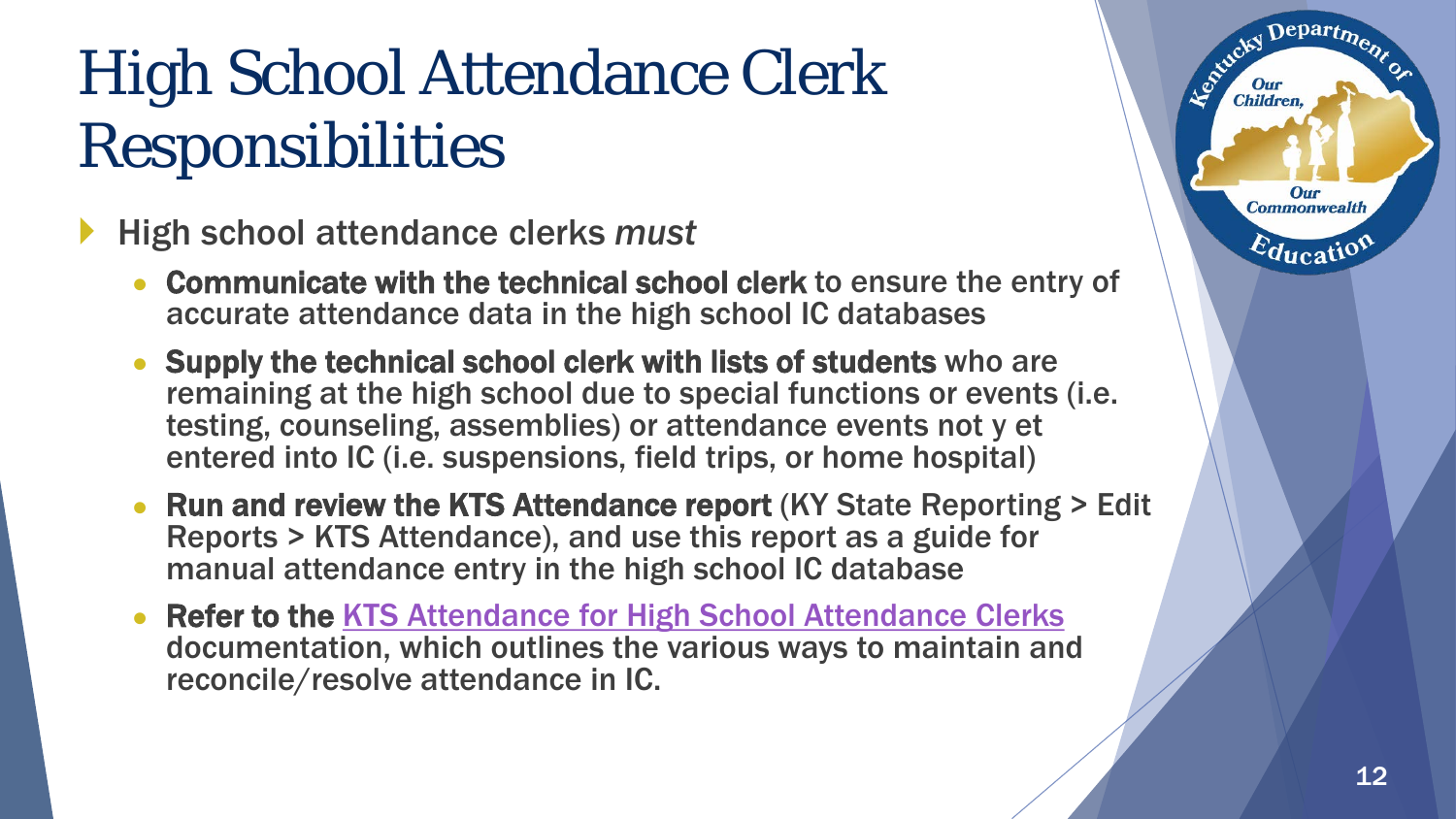# Attendance Wizard

- Attendance > Attendance Wizard
	- Attendance Wizard is used to:
		- $\checkmark$  Mark all 1<sup>st</sup> period Unknown attendance as Unexcused absences
			- This will capture any accidental teacher-marked 1<sup>st</sup> period tardies

Index

▼ Attendance Attenda Attendar Attendar **Attenda** 

- $\checkmark$  Process attendance for multiple students, such as late bus and field trips
- Process attendance based on a date range
- Pro: Quickest way to validate / resolve attendance
- ▶ Con: Easy to overwrite existing attendance….so BE CAREFUL!

|                                                                                                                                                                                             | Attendance Date* 05/11/2015<br>1. Student Information<br>This section allows the user to search for group of students<br>or an individual to enter or edit attendance records.<br><b>Last Name</b>                                                                                                                                                                                                                                                                                                                                            | <b>Search Result</b><br>● Batch & Edit Batch (2 lists)<br><b>Total Student(s): 0</b>                                                    |
|---------------------------------------------------------------------------------------------------------------------------------------------------------------------------------------------|-----------------------------------------------------------------------------------------------------------------------------------------------------------------------------------------------------------------------------------------------------------------------------------------------------------------------------------------------------------------------------------------------------------------------------------------------------------------------------------------------------------------------------------------------|-----------------------------------------------------------------------------------------------------------------------------------------|
| Search<br>Help<br>endance<br><b>Attendance Letters</b><br>Attendance Messenger<br>Attendance Messenger Schedule<br><b>Attendance Wizard</b><br><b>Classroom Monitor</b><br>Daily Attendance | <b>First Name</b><br>Grade<br>v<br><b>SSN/PIN</b><br>Student#<br>Ad Hoc Filter<br>$\checkmark$<br>2. Attendance Information This section allows the user to search for group of students<br>or an individual based on known or unknown records for the identified date.<br>Mode<br>$\bullet$ Check in/out Time $\circ$ Periods<br><b>Time</b><br>Attendance Record<br>N <sub>o</sub><br>$\sqrt{\frac{1}{1}}$<br>v<br>$\checkmark$<br>Status/Excuse<br>Attendance Code<br>$\checkmark$<br>$\sqrt{}$ Keep the selected students<br>Search $\gg$ | CTRL-click or SHIFT-click to select multiple<br>Double click a student to view/edit detail data<br><b>Remove Selected</b><br>Select All |
| $\triangleright$ Reports                                                                                                                                                                    | 3. Input Attendance Information and Click Save 11:56:52 AM<br>This section allows the user to input attendance information for selected students in batch or for an individual student.                                                                                                                                                                                                                                                                                                                                                       | <b>Remove Unselected</b><br>Reset                                                                                                       |
|                                                                                                                                                                                             | Check Out<br>Check In<br>Attendance Code*<br>$\checkmark$<br><b>Show Period Schedule</b><br>Click Check Out or Check In to set it as current time. Type 1100 for 11:00 AM.<br><b>Comments</b><br><b>Records Option</b><br>● Do NOT overwrite existing records<br>$\bigcirc$ Overwrite existing records<br>Fill Down (Available when either check in only or check out only)<br><b>Save</b>                                                                                                                                                    |                                                                                                                                         |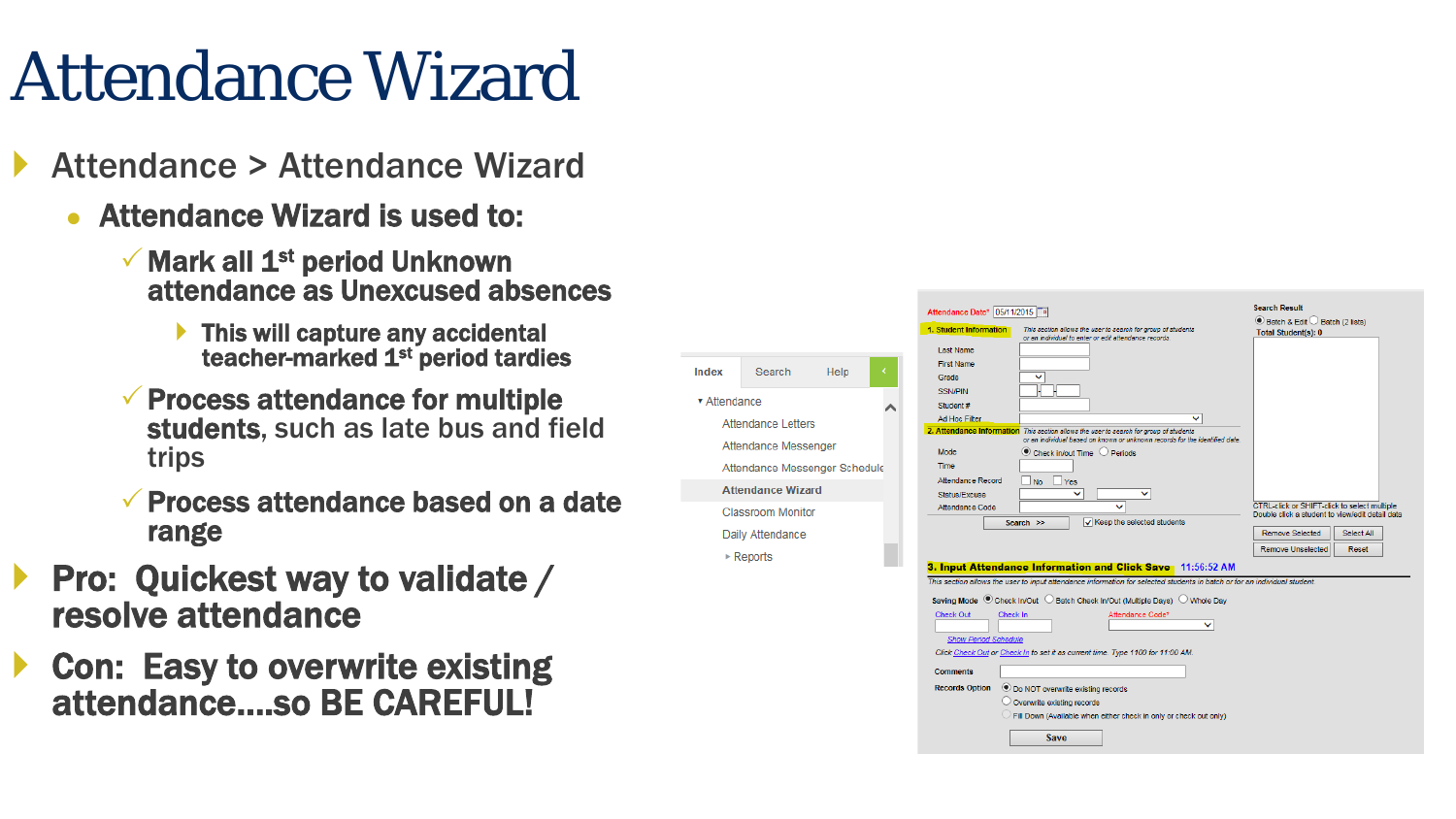# KTS Unknown Attendance Sync

- This is an *optional* feature that is controlled at the district level by the district Infinite Campus administrator
- *System Administration > Resources > School > Select High School > Scroll to the bottom of the School Detail record to locate the Synchronize Tech Center Attendance checkbox*

| Synchronize Tech Center Attendance |  |
|------------------------------------|--|
| $\overline{\phantom{a}}$           |  |

- Checking the box will turn the feature *on*. Unchecking turns the feature *off*.
- The check box must be checked for *each* high school in the district that wishes to participate
- Unknown attendance from the technical school will sync to the high school during the overnight sync
	- Previous days' teacher attendance from the technical school will show yellow (unknown) on the Daily Attendance report, Student Attendance tab & Parent Portal in the high school after the overnight sync
		- Will not overwrite attendance that has already been entered at the high school
		- The Classroom Monitor will not reflect that technical schools have taken previous day attendance (i.e. turn course from pink to green in the Classroom Monitor)

Depart<sub>m</sub>

Our **Commonwealth** 

 $E_{\text{ducati}}$ 

Le Child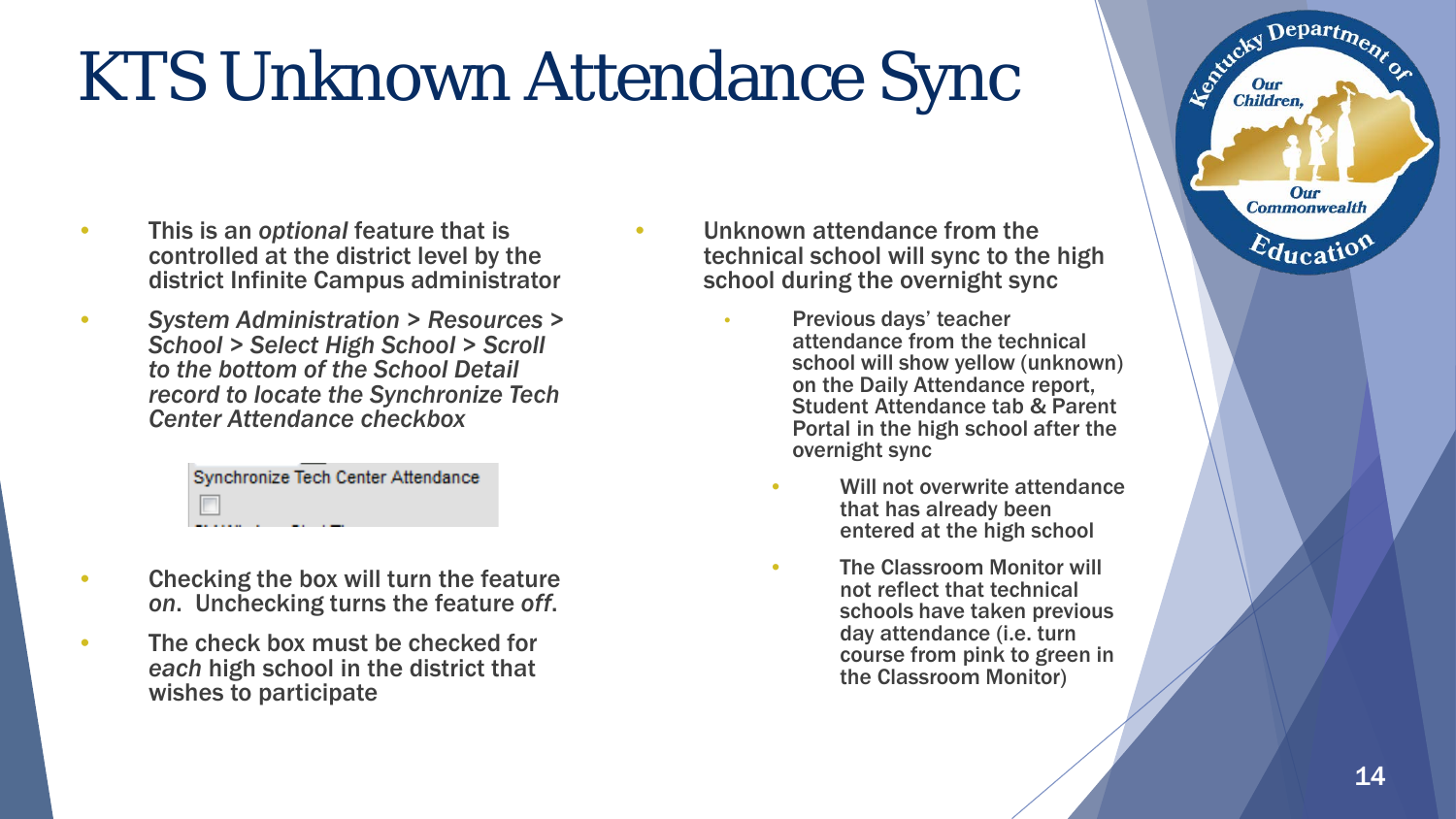### KTS Unknown Attendance Sync Cont.

- **High school attendance clerks can use the** Attendance Wizard to review absences and verify previous day technical school attendance
- High school users can create an ad hoc filter like the [Technical Student Ad Hoc Query](https://education.ky.gov/districts/tech/sis/Documents/Technical_Student_Ad-Hoc_Query.pdf) for use in their district.
- **This query assists with filtering technical school** students while using the Attendance Wizard

epartm

**Commonwealth** 

 $E_{\text{ducati}}$ 

**Children**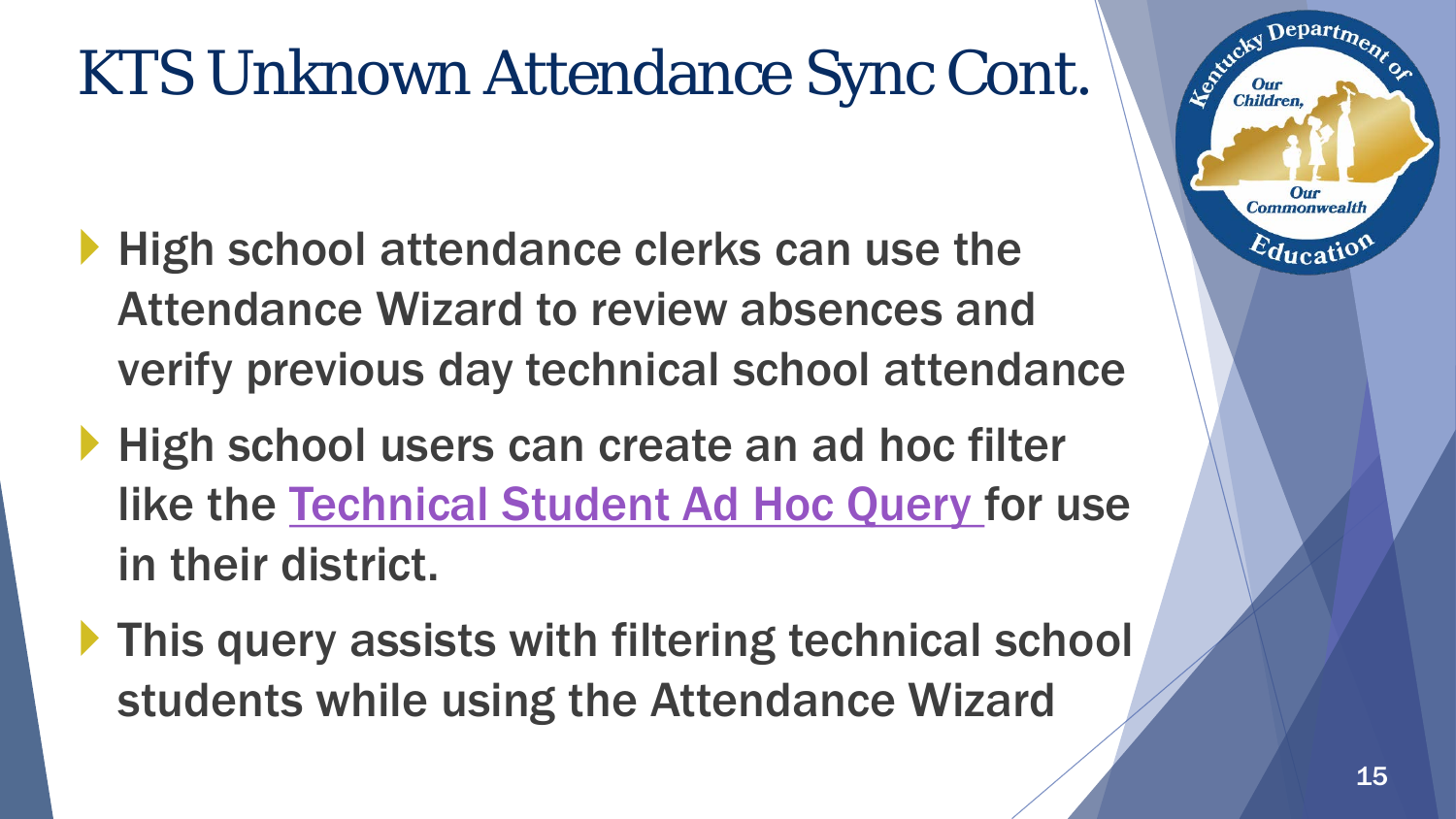# Campus Instruction Basics

- A quick peek into Campus Instruction
- Campus Instruction Training
	- Quick setup overview by me
	- Campus Community documents
	- Infinite Campus University (ICU) trainings

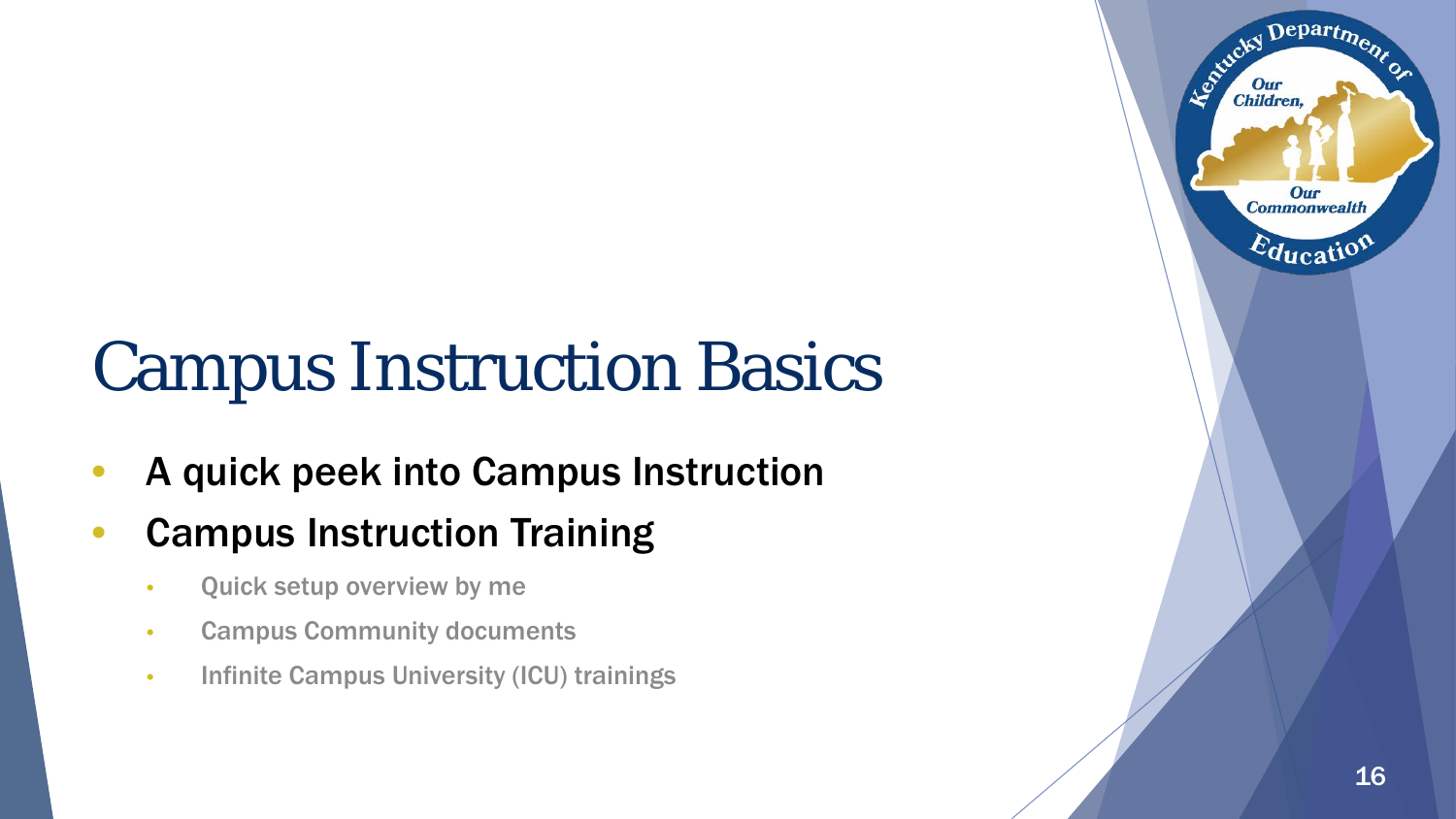# Campus Instruction

- Quick Setup Video Available
	- On the KTS Data Exchange webpage
	- Middle section, under the How-to Videos heading
		- Grade Book Setup and Assignment Creation in Campus (27:31)
- Infinite Campus University (ICU)
	- Housed in Campus **Community**
	- Sign up in advance
	- Given by a live IC trainer
	- Campus Instruction, Parts 1, 2 & 3
- Campus Community
	- **Knowledgebase** 
		- Product Information
			- Campus Instruction
	- Offers Curriculum, step-bystep instructions to aid users in completing specific tasks
	- Offers Documentation, detailed articles that describe the technical aspects
	- Offers Hands-on Virtual Labs, role-based compilations of knowledge and skills
	- Offers Simulation, for users that prefer to learn by doing
	- Offers Videos, guided visual and audio tours

Department

Our **Commonwealth** 

 $\varepsilon_{\text{ducatio}}$ 

Le ortucky I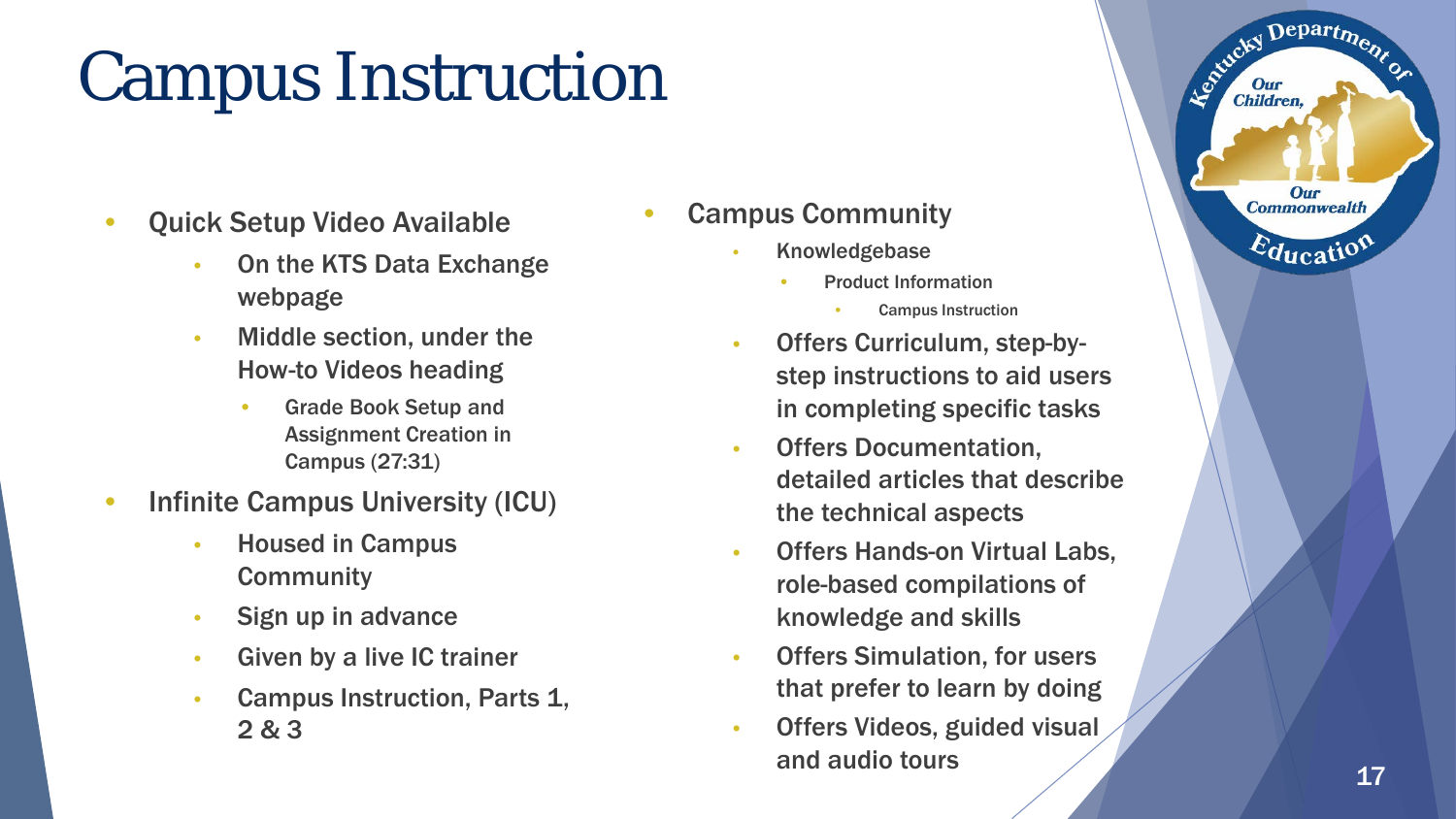# Campus Instruction – Grade Book

▶ Teachers can easily enter assignment scores and track student progress with Campus Grade Book in Campus Instruction

|                            | Term 2 (10/09/17 - 12/29/17) ~ |                               |          | Section 1) 44557788-1 History |                                                                                               | $\sim$ Task Term Grade  |                                                                                                                           |                         |                                                           | $\checkmark$            |                                                                                      |                                                           |                                               |                                                               |                                                      |                         |
|----------------------------|--------------------------------|-------------------------------|----------|-------------------------------|-----------------------------------------------------------------------------------------------|-------------------------|---------------------------------------------------------------------------------------------------------------------------|-------------------------|-----------------------------------------------------------|-------------------------|--------------------------------------------------------------------------------------|-----------------------------------------------------------|-----------------------------------------------|---------------------------------------------------------------|------------------------------------------------------|-------------------------|
| <b>E</b> Instruction *     | Filter<br>$+ Add$<br>Sort      |                               |          |                               |                                                                                               |                         |                                                                                                                           |                         |                                                           |                         |                                                                                      |                                                           |                                               |                                                               |                                                      |                         |
| ۸<br><b>Control Center</b> | Save                           |                               |          | Seq: 1.00<br>Due: 11/15       | QC1 $\Rightarrow$ $\frac{1}{2}$ QC2 $\Rightarrow$ $\frac{1}{2}$ 1a<br>Seq: 1.00<br>Due: 11/16 | Seq: 1.00<br>Due: 10/09 | $\Rightarrow$ $\frac{1}{2}$ TC1 $\Rightarrow$ $\frac{1}{2}$ TC2 $\Rightarrow$ $\frac{1}{2}$ T1<br>Seq: 1.00<br>Due: 11/17 | Seq: 1.00<br>Due: 11/20 | $\Rightarrow$ $\frac{1}{2}$ 21<br>Seq: 1.00<br>Due: 12/07 | Seq: 2.00<br>Due: 10/09 | $\Rightarrow$ $\Diamond$ Ch2t $\Rightarrow$ $\Diamond$ 4a<br>Seq: 3.00<br>Due: 10/15 | $\Rightarrow$ $\frac{1}{2}$ 5a<br>Seq: 4.00<br>Due: 10/15 | $\div$ $\sqrt{6a}$<br>Seq: 5.00<br>Due: 10/15 | $\Leftrightarrow$ $\frac{1}{2}$ 7a<br>Seq: 6.00<br>Due: 10/15 | $\Rightarrow$ $\delta$ 8a<br>Seq: 7.00<br>Due: 10/15 | Seq: 8.00<br>Due: 10/15 |
| <b>Grade Book</b>          | Students -                     |                               |          | Classwork<br>Points: 20       | Classwork<br>Points: 20                                                                       | Homework<br>Points: 10  | Homework<br>Points: 50                                                                                                    | Homework<br>Points: 50  | Homework<br>Points: 20                                    | Homework<br>Points: 20  | Homework<br>Points: 25                                                               | Homework<br>Points: 20                                    | Homework<br>Points: 20                        | Homework<br>Points: 20                                        | Homework<br>Points: 20                               | Homework<br>Points: 20  |
| Planner                    | 10 Cousinet, Gary              | V                             | ٠        | 20                            | 20                                                                                            | 10                      | 50                                                                                                                        | 50                      |                                                           | 24 <sub>1</sub>         | 24                                                                                   | 20                                                        | 20                                            | 10 <sub>1</sub>                                               | 20                                                   | 20                      |
| Message Center             | 10 Covell, Kieran              | $\overline{\mathsf{v}}$<br>W. |          | 10                            | 20                                                                                            | $\bullet$               | 20                                                                                                                        | 50                      |                                                           | 25                      | 24                                                                                   | 19                                                        | 20                                            | 10 <sub>10</sub>                                              | 20                                                   | 20                      |
| <b>Discussions</b>         | 10 Coveney, Lorissa            | V                             | ×        | 19                            | 18                                                                                            | 7                       | 50                                                                                                                        | 50 <sub>2</sub>         |                                                           | 25                      | 24                                                                                   | 19                                                        | 20                                            | 10 <sub>10</sub>                                              | 20                                                   | 18                      |
|                            | 10 Cowart, Katrie              |                               | ь        | 18                            | 18                                                                                            | 7 <sup>°</sup>          | 50                                                                                                                        | 50                      |                                                           | 25                      | 25                                                                                   | 19                                                        | 20 <sub>2</sub>                               | 19 <sub>1</sub>                                               | 20 <sub>2</sub>                                      | 20                      |
| Attendance                 | 10 Cowher, Den                 |                               | <b>P</b> |                               | 17 <sub>z</sub>                                                                               | 9                       |                                                                                                                           |                         |                                                           | 25                      |                                                                                      |                                                           |                                               |                                                               |                                                      |                         |
| Positive Attendance        | 10 Cowper, Wenda               | W                             |          |                               | 10 <sup>°</sup>                                                                               | 9                       | 50                                                                                                                        | 50                      |                                                           | 25                      | $\frac{4}{3}$                                                                        | 19                                                        | 20                                            | 10                                                            | 20                                                   | 20                      |
| Roster                     | 10 Cox, Tarcia                 |                               |          |                               | 20 <sub>1</sub>                                                                               | 10 <sup>°</sup>         | 50                                                                                                                        | 50 <sub>2</sub>         |                                                           | 25                      | 24                                                                                   | 19                                                        | 20                                            | 10 <sub>10</sub>                                              | 20 <sub>2</sub>                                      | 20                      |
| <b>Roster Verification</b> | 10 Coxton, Ghislaine           |                               |          |                               | 20                                                                                            | 8 <sup>1</sup>          | 50                                                                                                                        | 50                      |                                                           | 25 <sub>2</sub>         | 24                                                                                   | 19                                                        | 20                                            | 10                                                            | 20                                                   | 20                      |
| <b>Seating Charts</b>      | 10 Cracknell, Varick           | $\mathcal{N}$                 |          |                               | 20                                                                                            | $\mathbf{a}$            | 50                                                                                                                        | 50                      |                                                           | 25 <sup>°</sup>         | 24                                                                                   | 12 <sup>°</sup>                                           | 20                                            | 10 <sub>10</sub>                                              | $20^{\circ}$                                         | 20                      |
|                            | 10 Craft, Andrea               | $\overline{\mathsf{v}}$       |          |                               | 18                                                                                            | 8                       | 50                                                                                                                        | 50 <sub>1</sub>         |                                                           | 25                      | 24                                                                                   | 19                                                        | 20                                            | 10                                                            | 20                                                   | 20                      |
| <b>Student Groups</b>      | 10 Craig, Kimeene              | W                             |          |                               | $\bullet$                                                                                     | $8^{\circ}$             | 50                                                                                                                        | 50                      |                                                           | 25                      | 24                                                                                   | $8^{\circ}$                                               | 20                                            | 10 <sup>°</sup>                                               | 20 <sub>2</sub>                                      | 20                      |
| <b>Class Serve</b>         | 10 Cram, Alice                 |                               |          |                               | $\bullet$                                                                                     | $\mathbf{8}$            | 50                                                                                                                        | 50                      |                                                           | 25                      | 24                                                                                   | 19                                                        | 20                                            | 10                                                            | 20                                                   | 20                      |
| Post Grades                | 10 Dennis, Keley               |                               |          |                               | 20 <sub>2</sub>                                                                               | B                       | 50                                                                                                                        | 50                      |                                                           | 25                      | 24                                                                                   | 19                                                        | 20                                            | 10                                                            | 20                                                   | 20                      |
| <b>Assignment Overview</b> | 10 Dettling, Ivy               |                               | ني له    |                               | 20                                                                                            | 8                       | 50                                                                                                                        | 50                      |                                                           | 25                      | 24                                                                                   | 19                                                        | 20                                            | 10 <sub>10</sub>                                              | 20                                                   | 20                      |
| Lockers                    |                                |                               |          |                               |                                                                                               |                         |                                                                                                                           |                         |                                                           |                         |                                                                                      |                                                           |                                               |                                                               |                                                      |                         |
|                            |                                |                               |          |                               |                                                                                               |                         |                                                                                                                           |                         |                                                           |                         |                                                                                      |                                                           |                                               |                                                               |                                                      |                         |
| <b>Standardized Test</b>   |                                |                               |          |                               |                                                                                               |                         |                                                                                                                           |                         |                                                           |                         |                                                                                      |                                                           |                                               |                                                               |                                                      |                         |
| <b>Course Requests</b>     |                                |                               |          |                               |                                                                                               |                         |                                                                                                                           |                         |                                                           |                         |                                                                                      |                                                           |                                               | <i><u><b>Lui Dullice Com</b></u></i>                          |                                                      |                         |
|                            |                                |                               |          |                               |                                                                                               |                         |                                                                                                                           |                         |                                                           |                         |                                                                                      |                                                           |                                               |                                                               |                                                      |                         |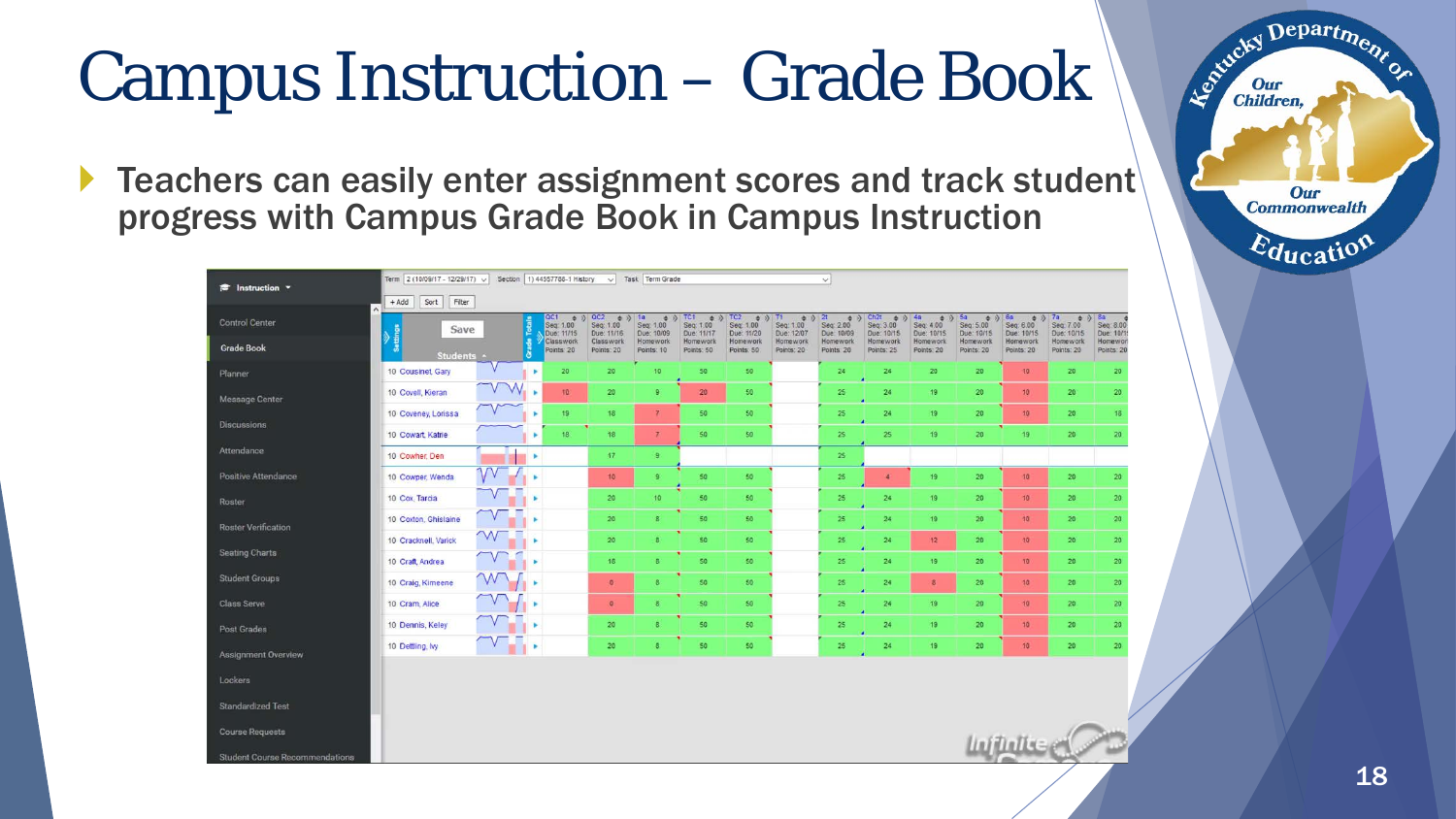### Campus Instruction – Assignment Detail

 The Assignment Detail editor requires the teacher to include assignment information, section details and scoring alignment

| *Assignment Name                                                            |              |            |                        |                                      |
|-----------------------------------------------------------------------------|--------------|------------|------------------------|--------------------------------------|
| Chapter 1 Test                                                              |              |            |                        |                                      |
| Draft <sup>1</sup><br>*Abbreviation<br>Assignment Default<br>$\Box$<br>Ch1t | $\checkmark$ |            |                        | Delivery View                        |
| ▼ Scheduling/Grading Alignment                                              |              |            |                        |                                      |
| <b>Section</b>                                                              | Portal<br>☑  | *Assigned  | *Due<br>E              | *GB Seq<br><b>Student Group</b><br>E |
| X 1) 44557788-1 History<br>Terms: 1, 2, 3, 4                                | ☑            | 12/07/2017 | T<br>12/07/2017        | No Groups<br>H<br>1.00               |
| Add/Remove<br>*Category<br>Homework<br>$\checkmark$                         |              |            |                        |                                      |
| Include in Grade Calculation<br>$\triangledown$                             |              |            |                        |                                      |
| *Standard/Grading Task                                                      |              |            | <b>Scoring Type</b>    | *Total Points<br>*Multiplier         |
|                                                                             |              |            | Points<br>$\checkmark$ |                                      |

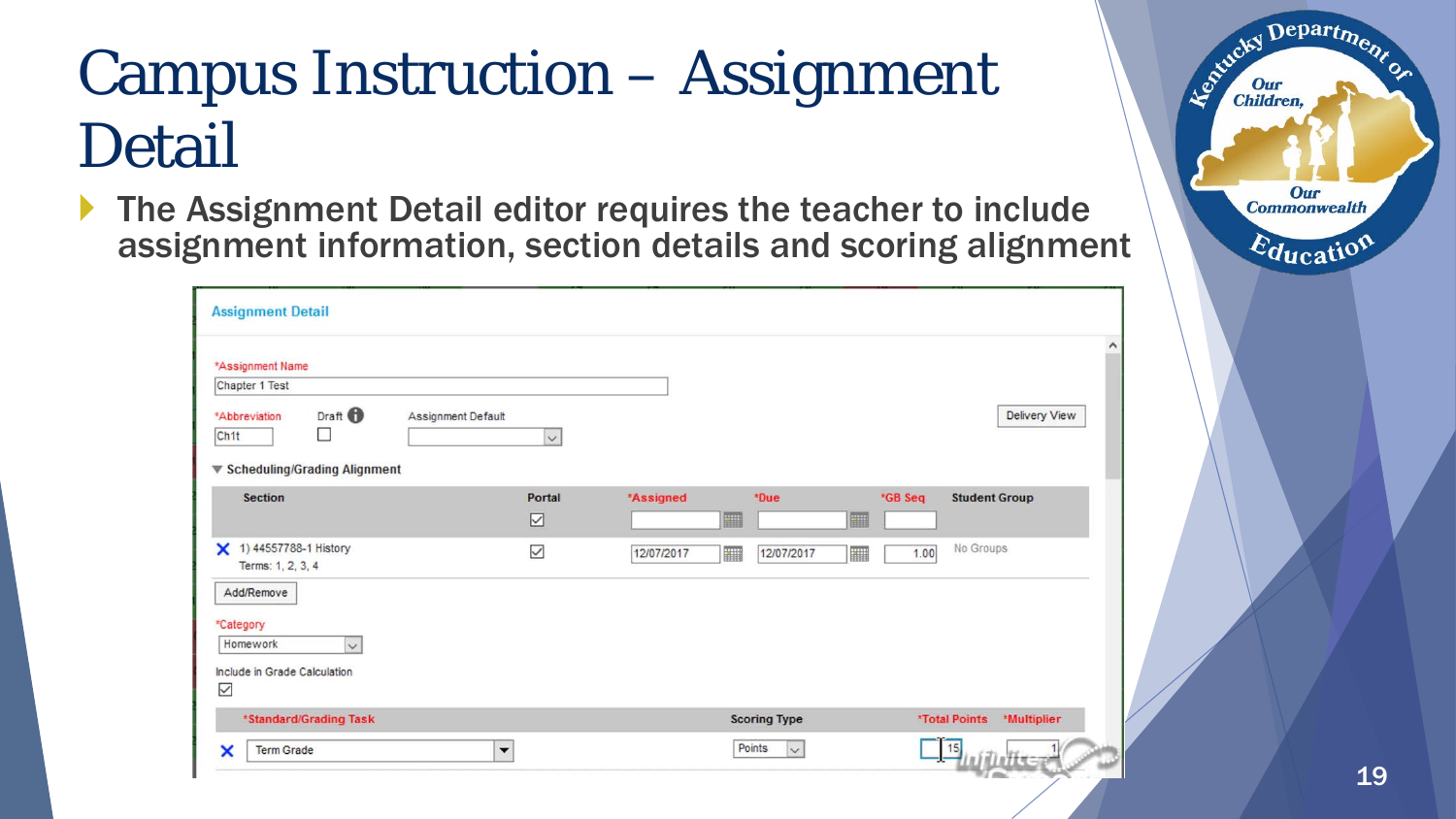# Campus Instruction – Scoring

**Teachers can enter scores, assignment tracking** flags, and comments

| Term 2 (10/09/17 - 12/29/17) V        | Section   1) 44557788-1 History<br>Task Term Grade<br>$\vee$                                     | $\checkmark$                                                                                                                                              |                                                                                                                                                                              |                                                                                                                                                                        |
|---------------------------------------|--------------------------------------------------------------------------------------------------|-----------------------------------------------------------------------------------------------------------------------------------------------------------|------------------------------------------------------------------------------------------------------------------------------------------------------------------------------|------------------------------------------------------------------------------------------------------------------------------------------------------------------------|
| $+ Add$<br>Sort<br>Filter             |                                                                                                  |                                                                                                                                                           |                                                                                                                                                                              |                                                                                                                                                                        |
| Settings<br><b>Save</b><br>Students + | QC1: Quiz Chapter 1<br><b>Grade Totals</b><br>Seq: 1.00<br>Due: 11/15<br>Classwork<br>Points: 20 | $\Leftrightarrow$<br>Fill Scores/Comments<br>Multi-Score<br>$\mathbf{0}$<br>$0\quad 0$<br>$\theta$<br>$\theta$<br>TMLICh XDr<br><b>Student Submission</b> | OC2<br>1a<br>$\Leftrightarrow$ $\aleph$<br>$\Rightarrow$ $\theta$<br>Seq: 1.00<br>Seq: 1.00<br>Due: 11/16<br>Due: 10/09<br>Classwork<br>Homework<br>Points: 20<br>Points: 10 | $\Rightarrow$ $\sqrt{102}$ $\Rightarrow$ $\sqrt{102}$<br>TC1<br>Seq: 1.00<br>Seq: 1.00<br>Due: 11/17<br>Due: 11/20<br>Homework<br>Homework<br>Points: 50<br>Points: 50 |
| 10 Cousinet, Gary                     | 20<br>×                                                                                          | T M L I Ch X Dr                                                                                                                                           | 10<br>20                                                                                                                                                                     | 50<br>50                                                                                                                                                               |
| 10 Covell, Kieran                     | ×<br>10                                                                                          | T M L 1 Ch X Dr                                                                                                                                           | $\overline{9}$<br>20                                                                                                                                                         | 20<br>50                                                                                                                                                               |
| 10 Coveney, Lorissa                   | 19<br>ь                                                                                          | T M L I Ch X Dr                                                                                                                                           | 7 <sup>°</sup><br>18                                                                                                                                                         | 50<br>50                                                                                                                                                               |
| 10 Cowart, Katrie                     | Great job!<br>18<br>٠                                                                            | TMLIChXDr                                                                                                                                                 | 7 <sup>2</sup><br>18                                                                                                                                                         | 50<br>50                                                                                                                                                               |
| 10 Cowher, Den                        | Good Vork!<br>17<br>×                                                                            | T M L I Ch X Dr                                                                                                                                           | 17 <sub>2</sub><br>$\overline{9}$                                                                                                                                            |                                                                                                                                                                        |
| 10 Cowper, Wenda                      |                                                                                                  | T M L I Ch X Dr                                                                                                                                           | $\overline{9}$<br>10                                                                                                                                                         | 50<br>50                                                                                                                                                               |
| 10 Cox, Tarcia                        |                                                                                                  | T M L I Ch X Dr                                                                                                                                           | 10<br>20                                                                                                                                                                     | 50<br>50                                                                                                                                                               |
| 10 Coxton, Ghislaine                  |                                                                                                  | T M L I Ch X Dr                                                                                                                                           | 8<br>20                                                                                                                                                                      | 50<br>50                                                                                                                                                               |
| W<br>10 Cracknell, Varick             |                                                                                                  | T M L I Ch X Dr                                                                                                                                           | 8<br>20                                                                                                                                                                      | 50 <sub>5</sub><br>50                                                                                                                                                  |
| 10 Craft, Andrea                      |                                                                                                  | T M L I Ch X Dr                                                                                                                                           | 8<br>18                                                                                                                                                                      | 50<br>50                                                                                                                                                               |
| 10 Craig, Kimeene                     |                                                                                                  | T M L I Ch X Dr                                                                                                                                           | $\bullet$<br>8                                                                                                                                                               | 50                                                                                                                                                                     |
| 10 Cram, Alice                        |                                                                                                  | T M L I Ch X Dr                                                                                                                                           | $\mathbf{0}$                                                                                                                                                                 |                                                                                                                                                                        |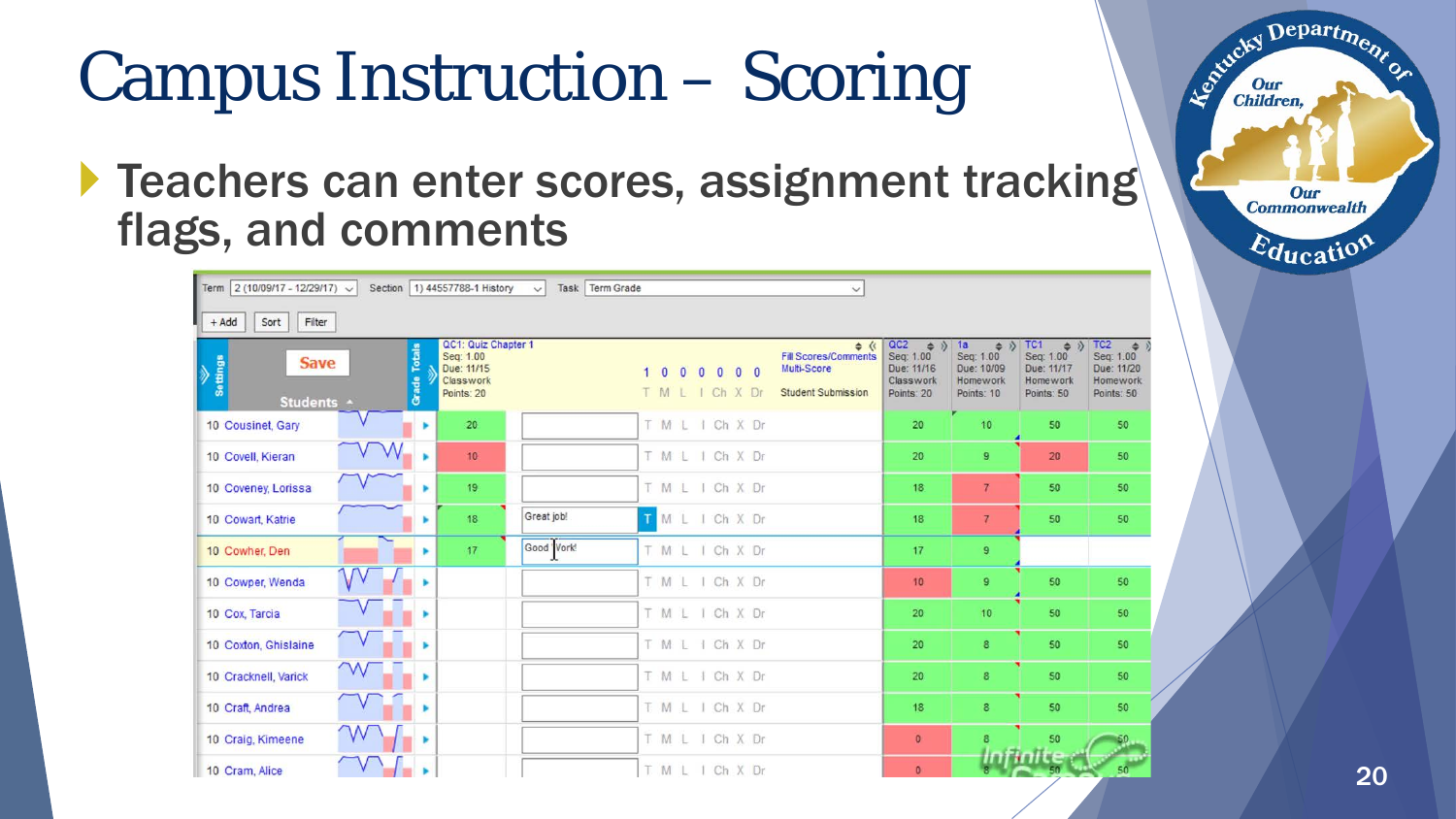# Reports

• Various recommended reports available in Infinite Campus for technical school clerks & principals

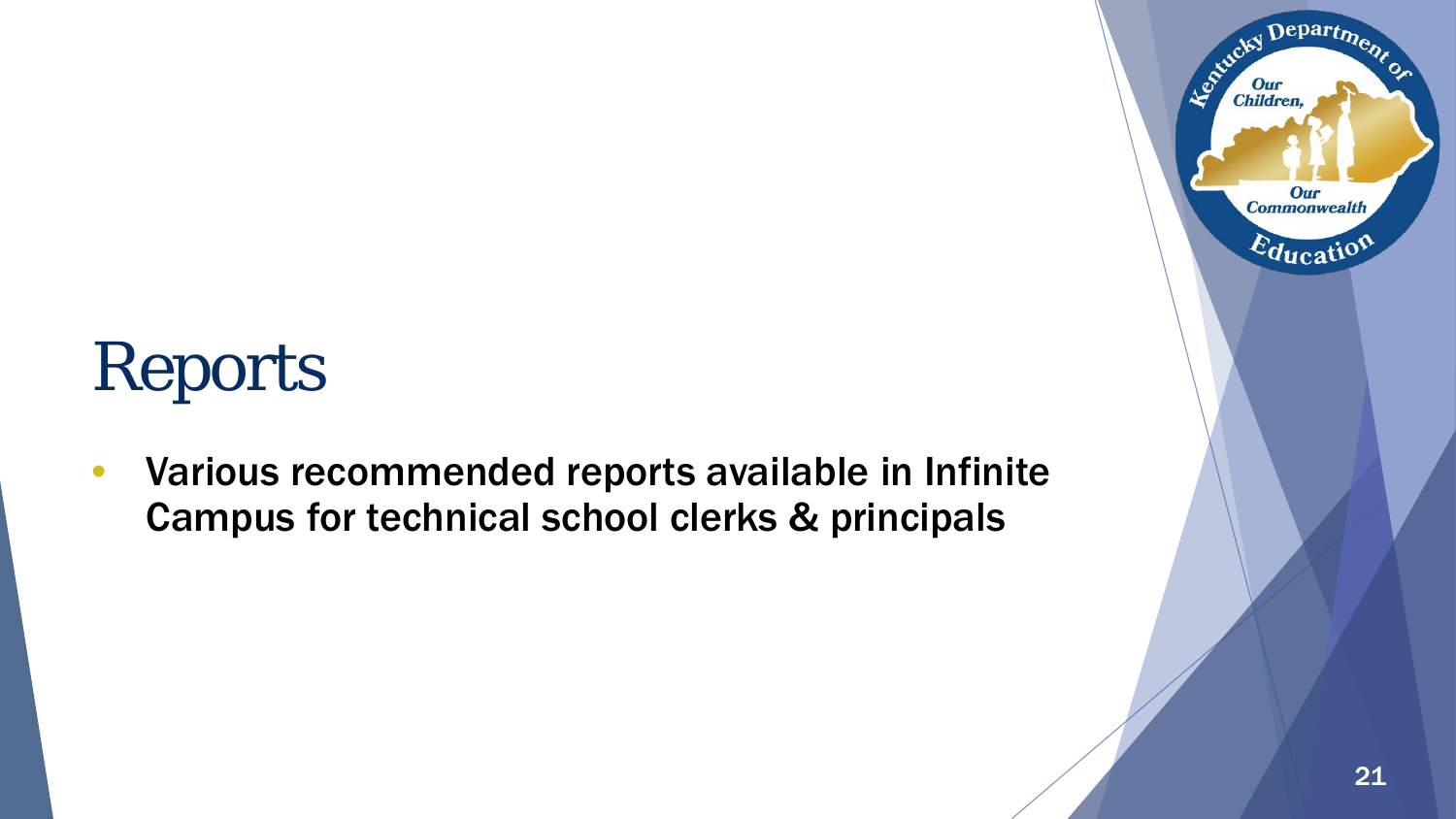# Recommended Reports

- KTS Attendance
- KTS Attendance by School
- KTS Schedule
- KTS Transcript
- KTS Posted Grade Audit
- Counselor
- Census Verification
- Mailing Labels
- **Daily Attendance** Report
- **Master Schedule**
- Grade Book Usage
- **Section Rosters**
- Grades Report
- **Report Card**
- **Transcript Batch**

For pathways and explanations of the purpose and results for each report…





 $\mathbf{D}$ epart $\eta_{\boldsymbol{\eta}_{\boldsymbol{\ell}}}$ 

Our **Commonwealth** 

 $E_{\text{ducatio}}$ 

Le Child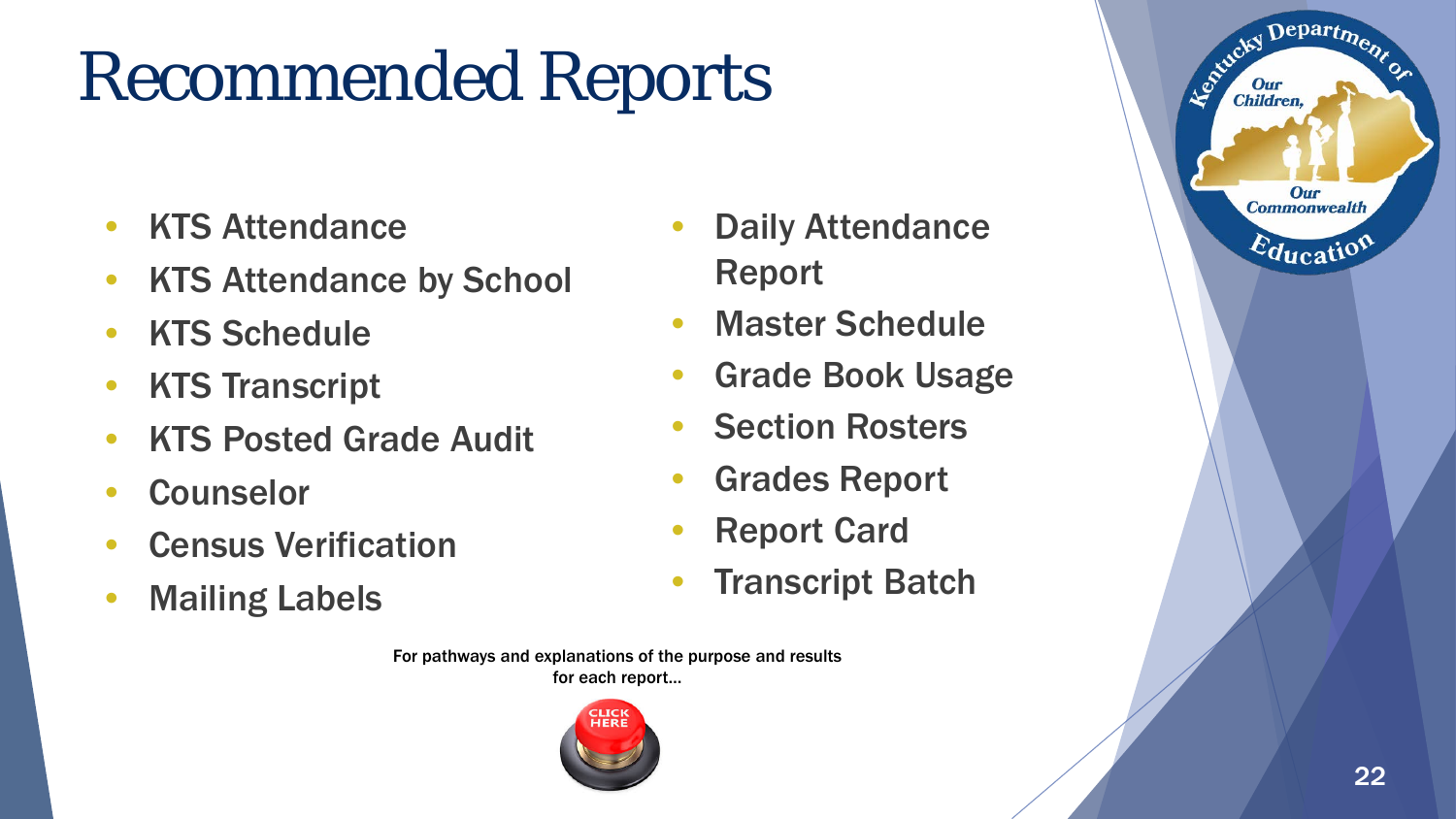## Schedule Variances

• Brief example of how schedules can vary between technical schools and high schools, but the KTS Data Exchange can still work

Department

Our **Commonwealth** 

 $E_{\text{ducatio}}$ 

Estucky I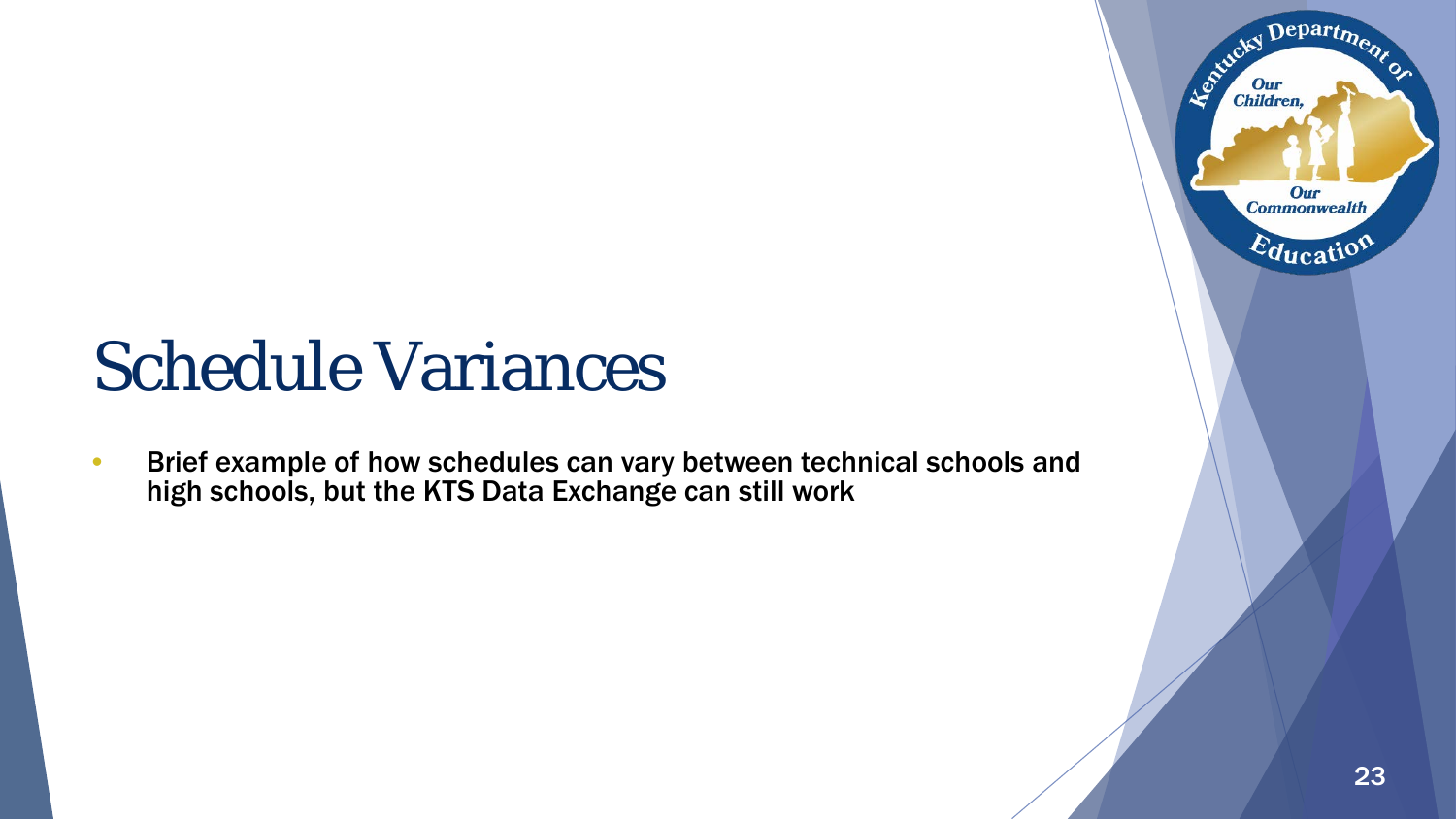# Term Schedule Variances

02/22/2017 4 06/15/2017

| <b>Hogwarts Technical School</b> |                       |                    |
|----------------------------------|-----------------------|--------------------|
| <b>Term Detail</b><br>*Name      | *Sequence *Start Date | *End Date          |
| $\times$ T1/S1                   | 08/09/2016            | 11/04/2016<br>Tal  |
| T2/S1                            | 11/05/2016<br>2       | 01/01/2017<br>Tal. |
| <b>T2/S2</b>                     | 01/02/2017<br>3       | 02/21/2017<br>o.   |

 $\overline{4}$ 

• Date: October 25<sup>th</sup>

 $X$  T3/S2

Add Term

- Current active term at Hogwarts is T1/S1
- Current active term at Gryffindor is Q2
- Current active term at Slytherin is T1 Grades will sync if there is any overlap in dates of the term posted and the active term at the high school

#### • Gryffindor High School

| <b>Term Detail</b> |   |                       |            |
|--------------------|---|-----------------------|------------|
| *Name              |   | *Sequence *Start Date | *End Date  |
| Q1                 |   | 08/10/2016            | 10/13/2016 |
| Q2                 |   | 10/14/2016            | 12/16/2016 |
| Q3                 | 3 | 01/02/2017            | 03/10/2017 |
| Q <sub>4</sub>     | 4 | 03/13/2017            | 05/24/2017 |
| Add Term           |   |                       |            |

#### • Slytherin High School

| <b>Term Detail</b><br>*Name | *Sequence *Start Date | *End Date                |     |
|-----------------------------|-----------------------|--------------------------|-----|
|                             | 08/09/2016            | Tal 11/04/2016           | To, |
| Т2                          | 11/07/2016            | 102/21/2017              | Þ   |
| T3                          | 02/22/2017            | $\frac{1}{2}$ 05/18/2017 | To, |

Departme.

Our **Commonwealth** 

Education

Established I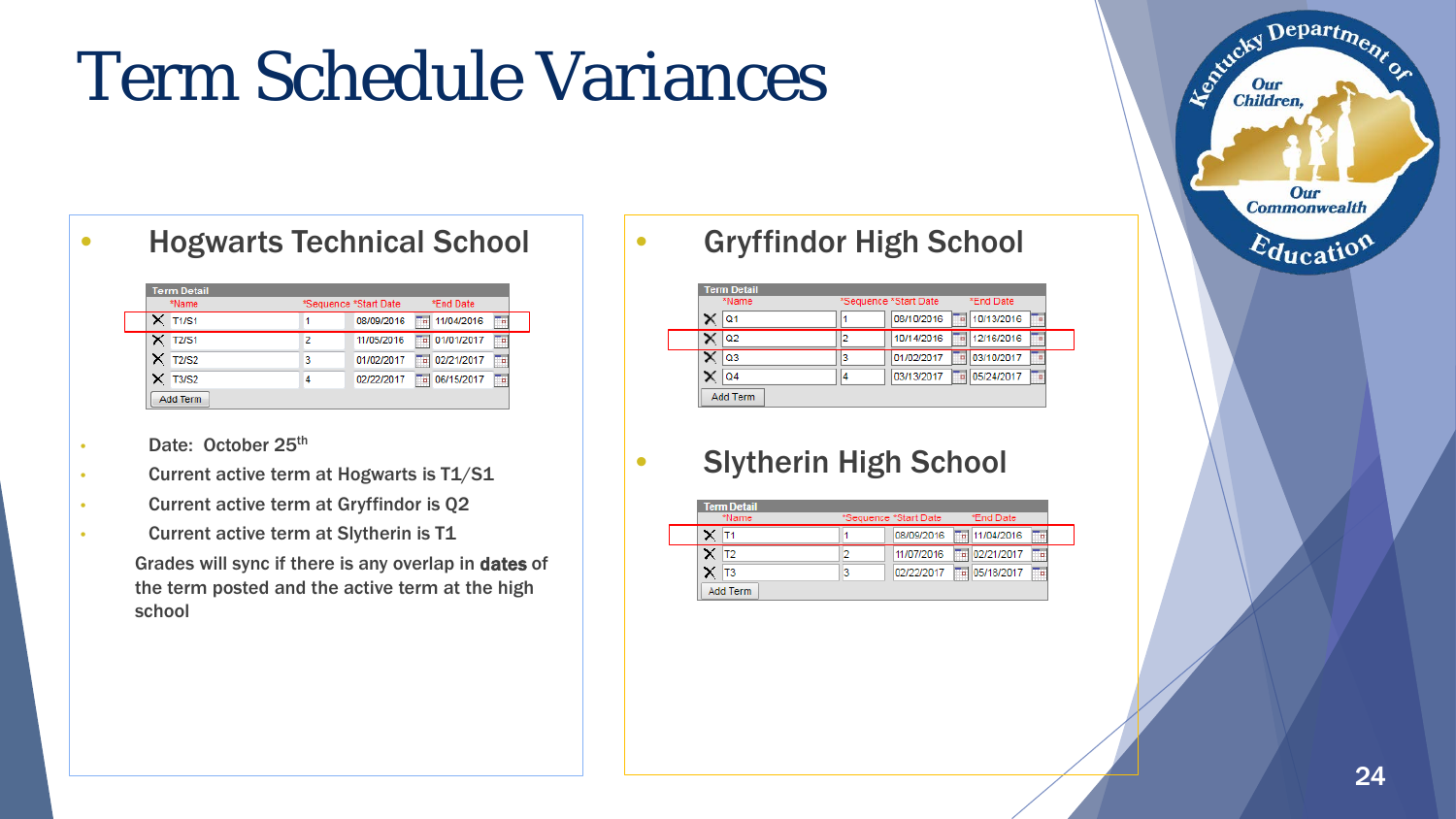# Period Schedule Variances

| <b>Hogwarts Technical School</b> |  |  |
|----------------------------------|--|--|
|----------------------------------|--|--|

| *Name      |   | *Sequence Start Time | <b>End Time</b> |
|------------|---|----------------------|-----------------|
| $\times$ 1 | 1 | 08:05 AM             | 09:05 AM        |
| $\times 2$ | 2 | 09:05 AM             | 10:05 AM        |
| $\times$ 3 | 3 | 10:05 AM             | 11:45 AM        |
| $\times$ 4 | 4 | 11:45 AM             | 01:10 PM        |
| $\times$ 5 | 5 | 01:10 PM             | $01:40$ PM      |
| 6          | 6 | 01:40 PM             | 02:40 PM        |

As long as the high school pulls in the correct course code, it does not matter which period placement they use in the their high school database

Example:

- Course 170111-1 has a Section Schedule Placement of Period 5 at Hogwarts Technical School
- Gryffindor HS pulls in course XX170111P0501 and adds it to their Period 6 Section Schedule Placement
- Slytherin pulls in course XX170111P0501 and adds it to their Period 2 Section Schedule Placement
- Students rostered into course XX170111P0501 will sync back to Hogwarts Technical course 170111-1 regardless of where it is placed in the high school database

#### • Gryffindor High School

| *Name |   | *Sequence Start Time |          | <b>End Time</b> |  |
|-------|---|----------------------|----------|-----------------|--|
| ×     |   |                      | 08:05 AM | 08:59 AM        |  |
| ×     | 2 | 2                    | 08:59 AM | 09:56 AM        |  |
|       | 3 | 3                    | 09:56 AM | 10:53 AM        |  |
| ×     | 4 | 4                    | 10:53 AM | 11:50 AM        |  |
|       | 5 | 5                    | 11:50 AM | 01:13 PM        |  |
|       | 6 | 6                    | 01:13 PM | 02:09 PM        |  |
|       | 7 | 7                    | 02:09 PM | 03:05 PM        |  |

#### • Slytherin High School

| *Name |    | *Sequence Start Time |          | End Time |  |
|-------|----|----------------------|----------|----------|--|
| ×     | HR | 1                    | 08:10 AM | 08:15 AM |  |
| ×     | 11 | 2                    | 08:15 AM | 09:15 AM |  |
| ×.    | 12 | 3                    | 09:15 AM | 10:20 AM |  |
| ×.    | 3  | 4                    | 10:20 AM | 11:25 AM |  |
| ×     | 14 | 5                    | 11:25 AM | 01:00 PM |  |
| ×     | 15 | 6                    | 01:00 PM | 02:05 PM |  |
|       | 6  | 7                    | 02:05 PM | 03:10 PM |  |

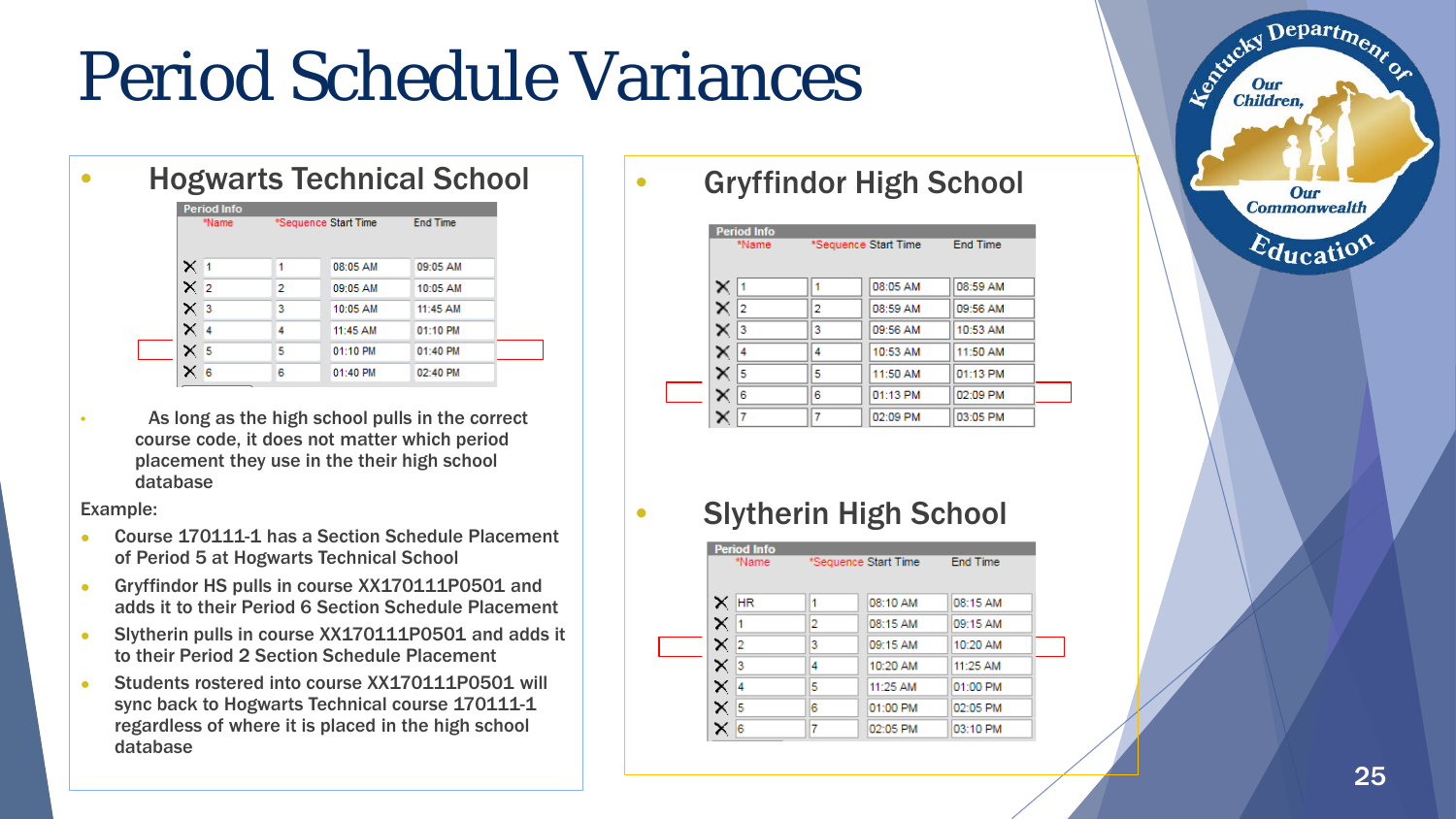# Term Schedule Overlap Issue

- If a technical school services more than one high school they will probably experience term schedule overlap issues, especially if the technical school has one term courses on their master schedule
- Students will "disappear" from the technical school roster when the term dates at the high school end before the technical school's term dates
	- Technical school teachers will no longer be able to take attendance or modify Grade Book records for these students
- This issue must be corrected at the high school level:
	- The high school must go to the section of the course and check the previous and/or subsequent term box(es) in the section schedule placement
	- This will repopulate the students back into the roster at the technical school the next day, and no previously entered data in the technical school database will be lost

 $Q4$ 

 $\Box$ 

 $\boxed{\Box}$ 

 $\boxed{\Box}$ 

 $\Box$ 

 $\Box$ 

 $\Box$ 



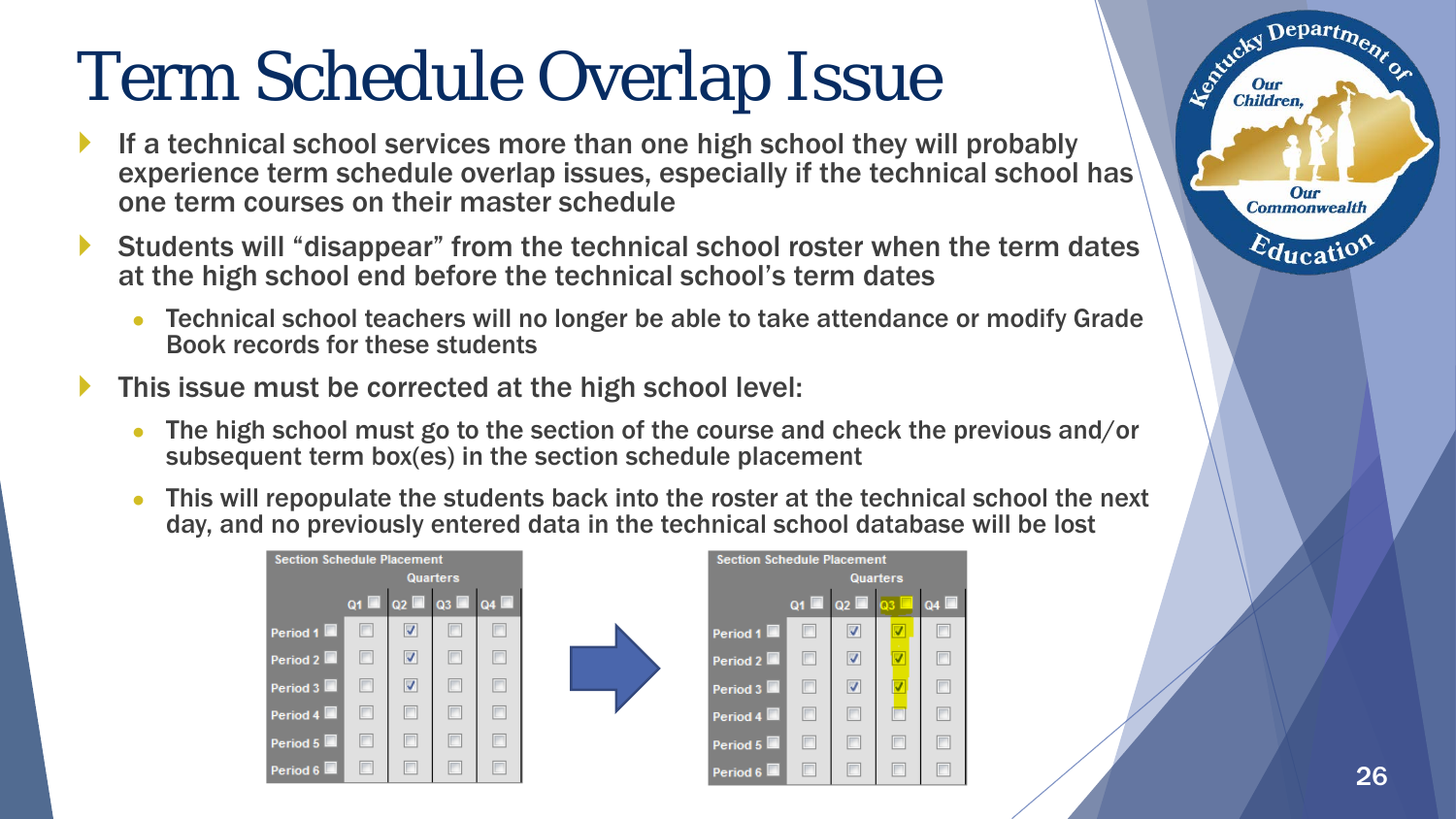# Dual Credit Setup Information

- Basic Dual Credit Information from [Kiley.Whitaker@education.ky.gov](mailto:Kiley.Whitaker@education.ky.gov) Office of Career and Technical Education, KDE
- For KHEAA-related questions contact Becky Gilpatrick 800-928-8926 ext. 67394 or [rgilpatrick@kheaa.com](mailto:rgilpatrick@kheaa.com)

 $\mathbf{D}$ epart $\mathbf{r}_0$ 

Our **Commonwealth** 

 $E_{\text{ducatio}}$ 

Leonicky

Children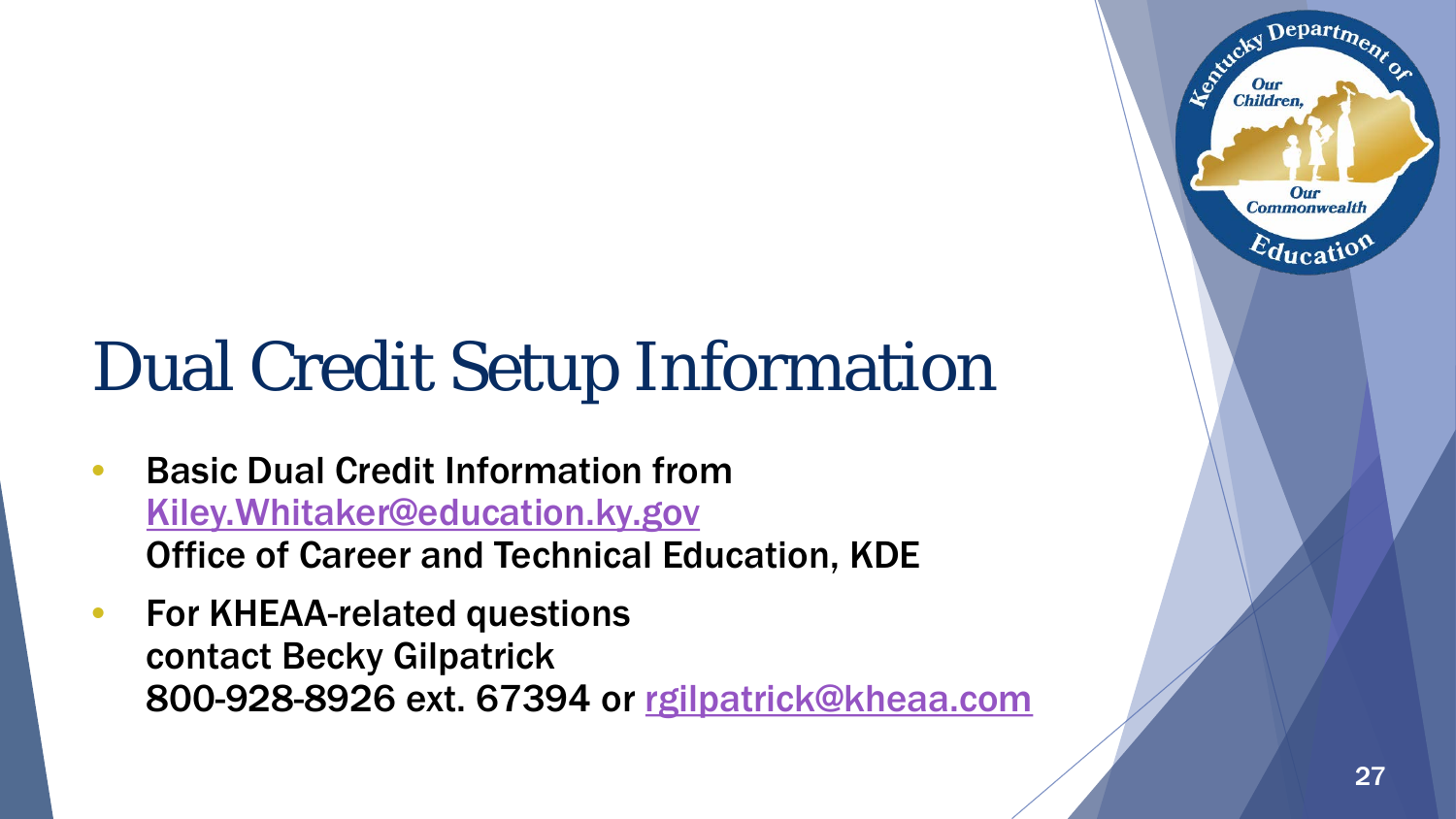# Dual Credit Course Set Up

- ATC (Do not send data to KHEAA)
	- Extremely important to share all your DC information with Feeder HS to ensure courses are set up correctly.
	- Enter the course as normal (Does not require DC name format)
		- $\checkmark$  If all students are dual credit in the course, treat the course as normal
			- Mark the course as Difficulty Level DC in the dropdown
		- $\checkmark$  If DC and non-DC students in the same course then do the following:
			- Create one section
			- Work with the feeder HS to ensure they mark the student as DC on the Roster Batch Edit Screen
			- Also ensure the feeder HS enters the DCS Institution in the custom field at the bottom of the course tab
- Feeder High School (Send Data to KHEAA)
	- Requires course name format to be AAAA NNNN
	- Difficulty Level set as DC if every student is DC
		- $\checkmark$  If you had non-DC and DC in a course, mark the DC students on the Roster Batch Edit tab of the section
	- Choose Postsecondary partner from the DCS Institution drop down
	- Do not need a separate course for labs in 18-19, unless the lab has a separate grade
	- ATC DC course enrollments will be included in the Feeder HS upload to KHEAA

 $\mathbf{D}$ epart<sub>m</sub>

Our **Commonwealth** 

 $E_{\text{ducatio}}$ 

Agencies I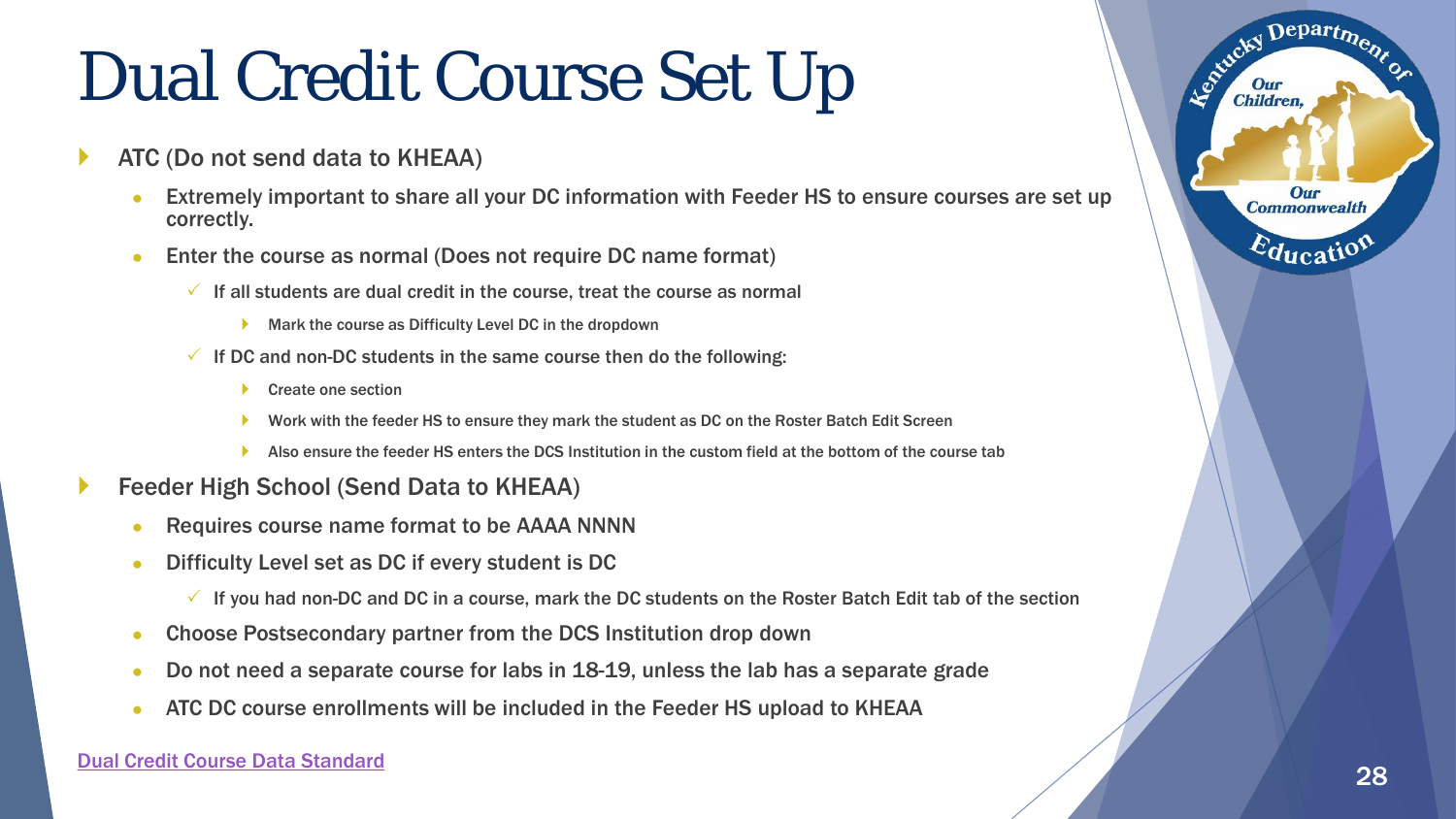# Working With High Schools

• Discussion and suggestions of how technical schools can work with high schools to assist them with the unique setup criteria and utilization of the KTS Data Exchange

Departme.

Our **Commonwealth** 

 $\varepsilon_{\text{ducatio}}$ 

Agencies I

Children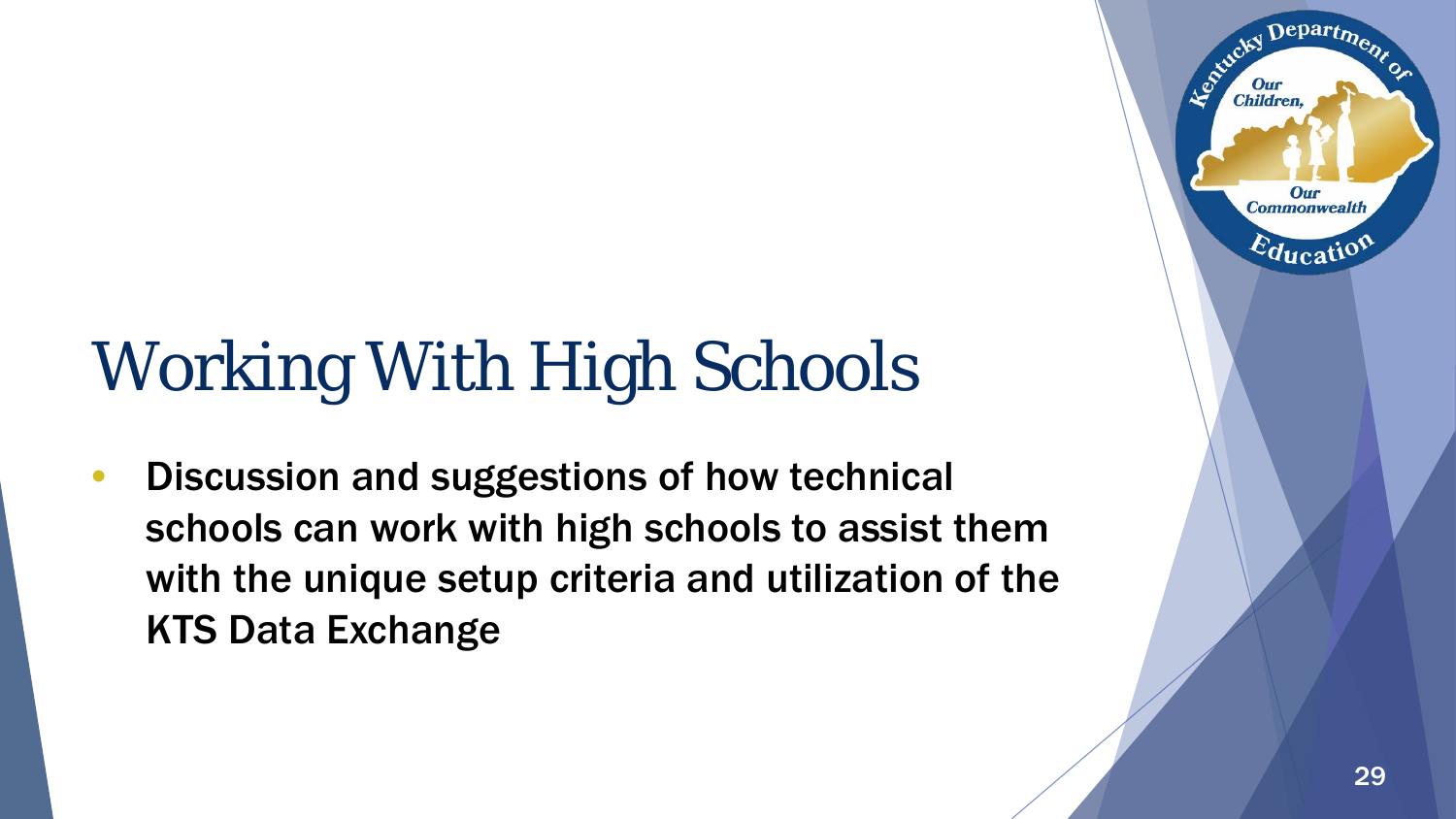## Working with High Schools - Examples

- Communication
- **KTS Data Exchange Webpage**
- **Meetings**



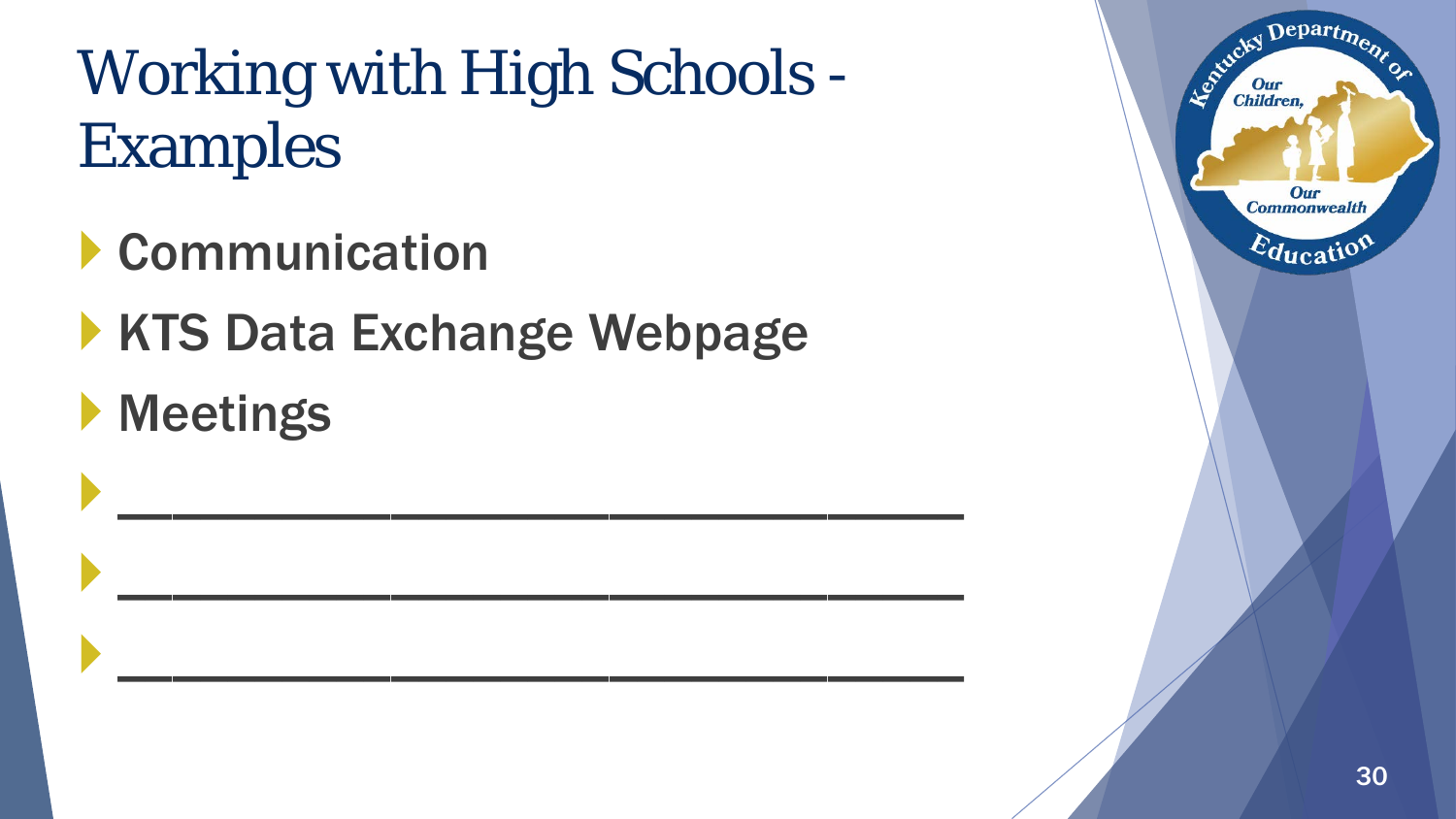# Ad-Hoc Reporting

- Basic ad-hoc reporting techniques will be discussed
- Information about how to sign up for advanced training

Departme.

Our **Commonwealth** 

 $\varepsilon_{\text{ducatio}}$ 

Agencies I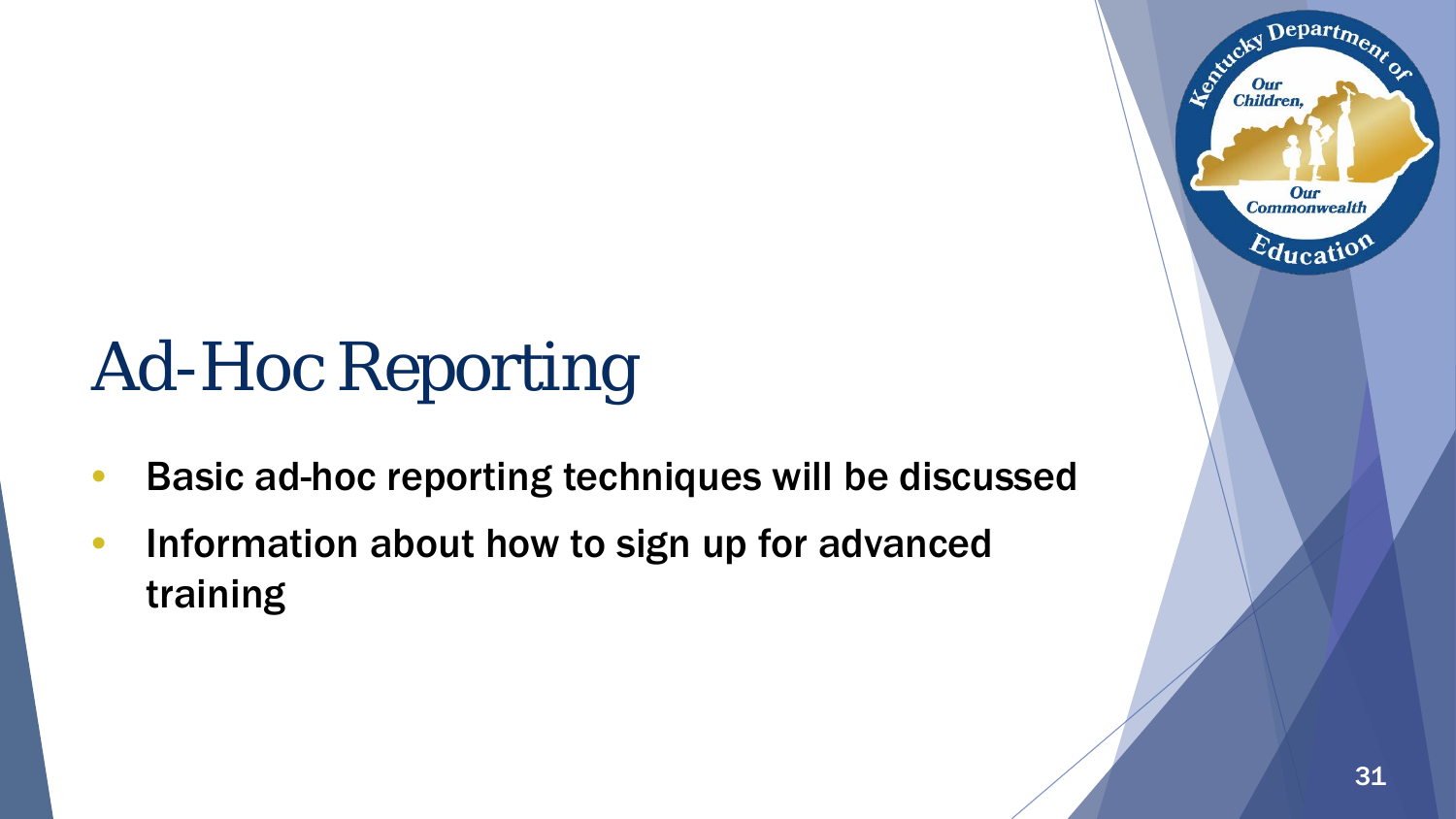## KTS Queries

#### [Student Feeder School Query](https://education.ky.gov/districts/tech/sis/Documents/Student_Feeder_School_Ad-Hoc_Query.pdf)

• Can be created in the technical school to assist with identifying the feeder high school, entering technical school [attendance data, using the Fill Counselor feature for KTS](https://education.ky.gov/districts/tech/sis/Documents/Setting_Up_Counselor_View_Student_Grade_Detail_ATC_Database.pdf)  purposes when granting rights to a feeder high school counselor, or any other need a technical school may have to isolate a list of students within their technical school

#### ▶ [Technical Student Query](https://education.ky.gov/districts/tech/sis/Documents/Technical_Student_Ad-Hoc_Query.pdf)

• Can be created in the high school databases to assist with entering technical school attendance data, using the Fill Counselor feature for [KTS purposes](https://education.ky.gov/districts/tech/sis/Documents/Setting_Up_Counselor_View_Student_Grade_Detail_ATC_Database.pdf) when granting rights to an ATC principal or for other needs a home high school may have to isolate a list of students within their district that attend the technical school. 32

Department

Our **Commonwealth** 

 $E_{\text{ducati}}$ 

Le Child

Children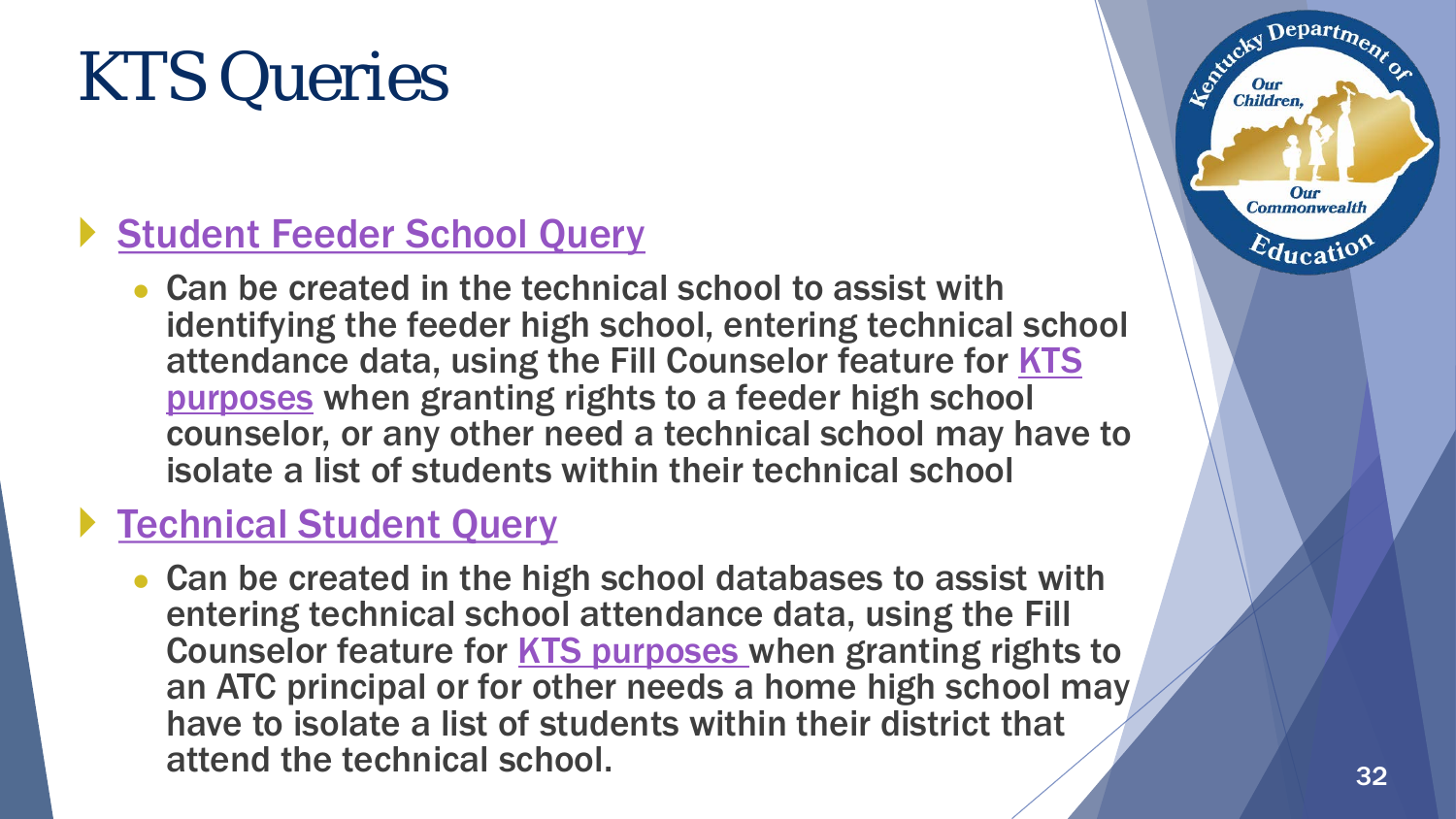## Ad Hoc Series 1: Filters, Letters & Data Viewer

- Introduction to the Ad Hoc reporting tools
- Participants will learn to:
	- Create a query for courses
	- Create a query for a static list of students
	- Modify a query created by another user
	- Use a data subset to generate a form letter from a template

The above course is taught by an Infinite Campus trainer, is 90 minutes long and is offered at various times throughout the year. The State of KY has a subscription, so all sessions are FREE!

To register, log into your Infinite Campus account, click on the app switcher top right corner and select Community. Once in Campus Community, click on the ICU icon top right corner to go to the Infinite Campus University module. Select the Course Catalog icon and scroll down to view and register for desired ICU webinar courses.

There are also previously recorded copies of webinars that can be watched at anytime. Those can be found at https://community.infinitecampus.com/news/article/free\_icu\_recorded\_webinar\_sessions





Department

Our **Commonwealth** 

 $E_{\text{ducati}}$ 

Le Child

**Children.**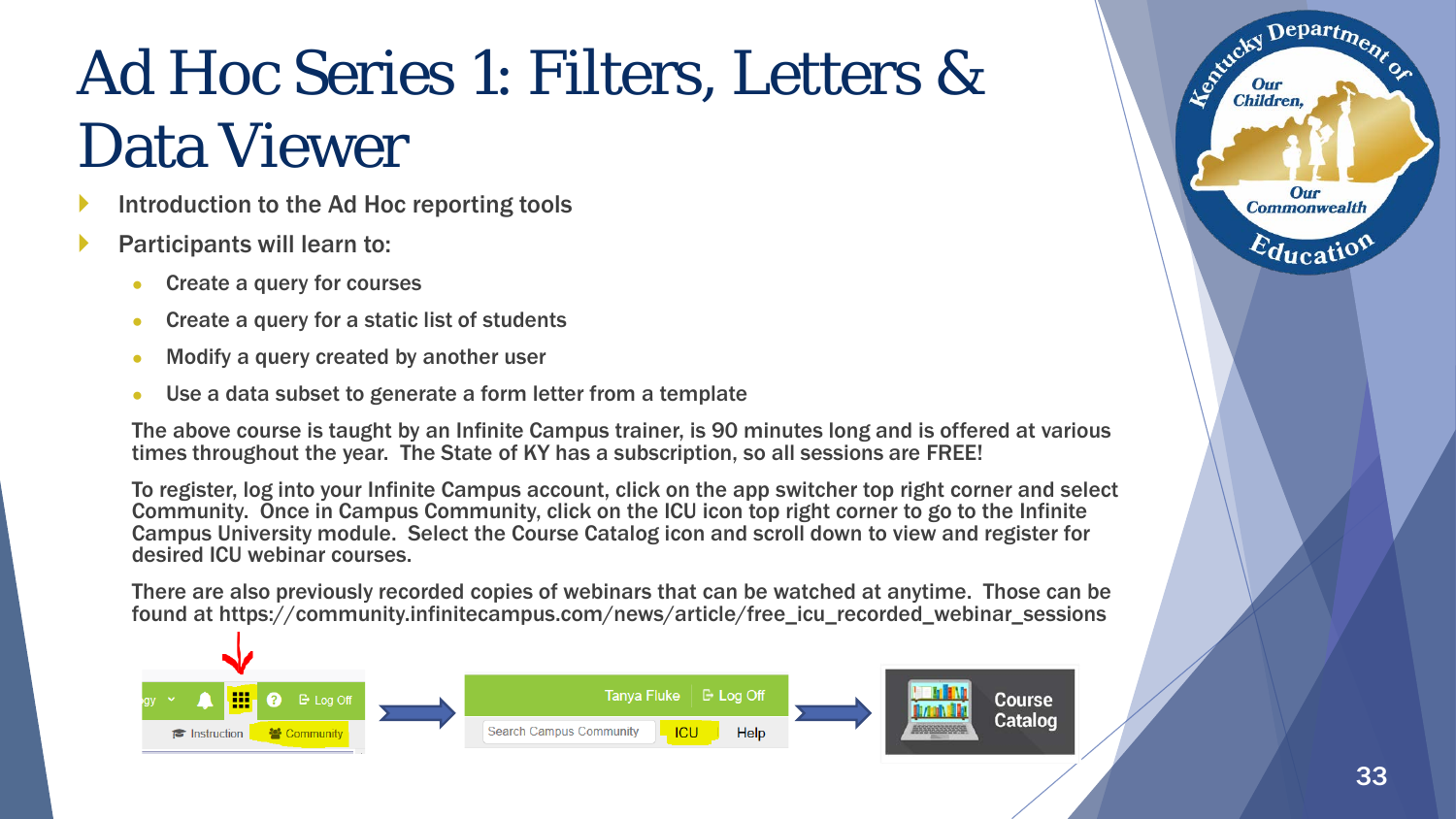## Ad Hoc Series 2: Functions

- Those who register should be proficient in basic ad hoc with the ability to create query wizard and selection editor filters before attending this session
- Participants will learn how to:
	- Use the function tool
	- Use logical expressions
	- Use the aggregate tool
	- Highlight the ad hoc feature that include adding, subtracting, adding coalesce, concatenate and constant functions

The above course is taught by an Infinite Campus trainer, is 90 minutes long and is offered at various times throughout the year. The State of KY has a subscription, so all sessions are FREE!

To register, log into your Infinite Campus account, click on the app switcher top right corner and select Community. Once in Campus Community, click on the ICU icon top right corner to go to the Infinite Campus University module. Select the Course Catalog icon and scroll down to view and register for desired ICU webinar courses.

There are also previously recorded copies of webinars that can be watched at anytime. Those can be found at https://community.infinitecampus.com/news/article/free\_icu\_recorded\_webinar\_sessions



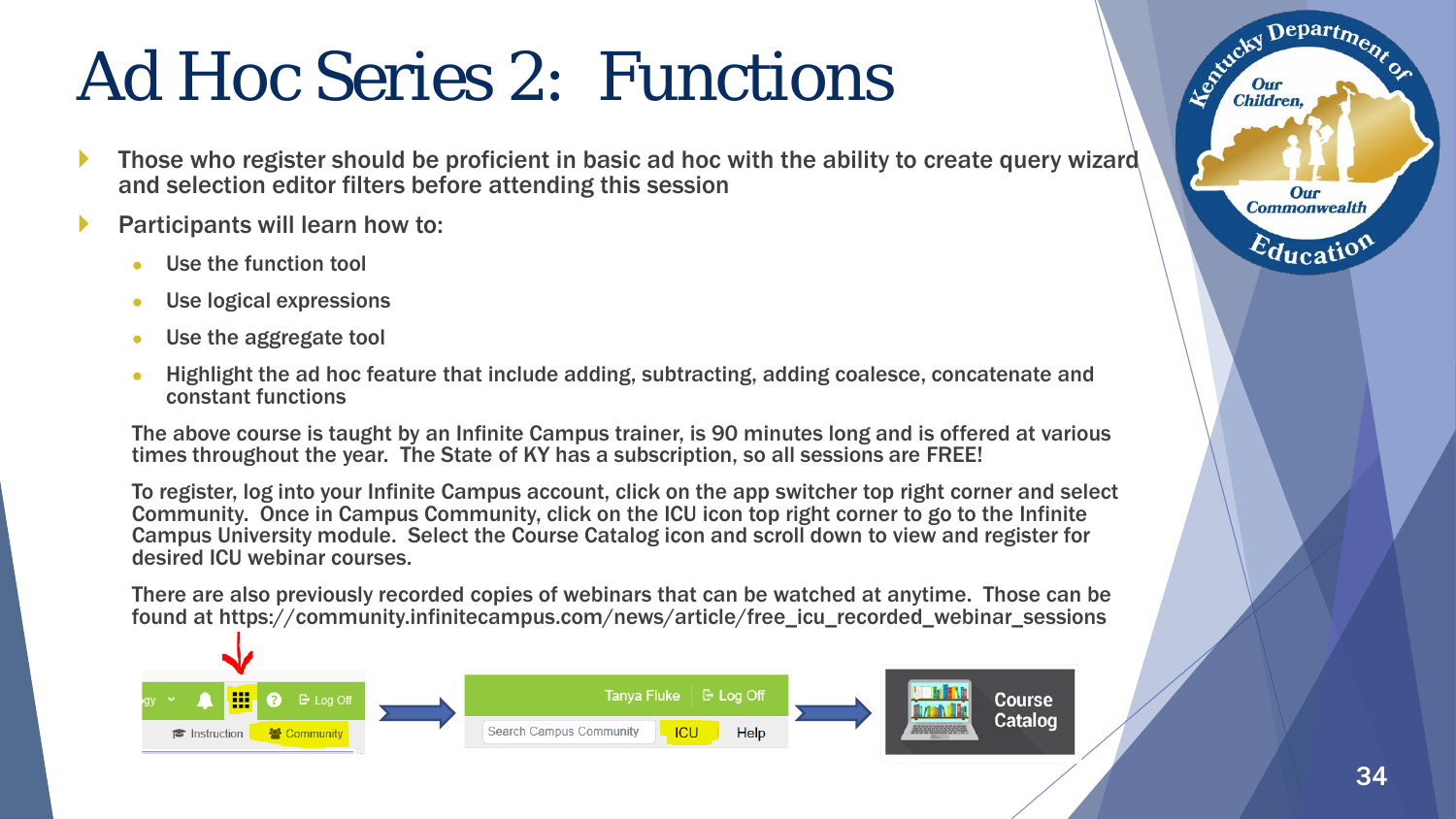# Ad Hoc Series 3: Data Analysis

- Those who register should be proficient in basic ad hoc with the ability to create query wizard and selection editor filters before attending this session
- Participants will learn how to do the following in the Data Analysis Tool:
	- Analyze student data
	- Measure student progress
	- Create more thorough charts and graphs

The above course is taught by an Infinite Campus trainer, is 90 minutes long and is offered at various times throughout the year. The State of KY has a subscription, so all sessions are FREE!

To register, log into your Infinite Campus account, click on the app switcher top right corner and select Community. Once in Campus Community, click on the ICU icon top right corner to go to the Infinite Campus University module. Select the Course Catalog icon and scroll down to view and register for desired ICU webinar courses.

There are also previously recorded copies of webinars that can be watched at anytime. Those can be found at https://community.infinitecampus.com/news/article/free\_icu\_recorded\_webinar\_sessions



Department

Our **Commonwealth** 

 $E_{\text{ducati}}$ 

Agencies I

**Children.**